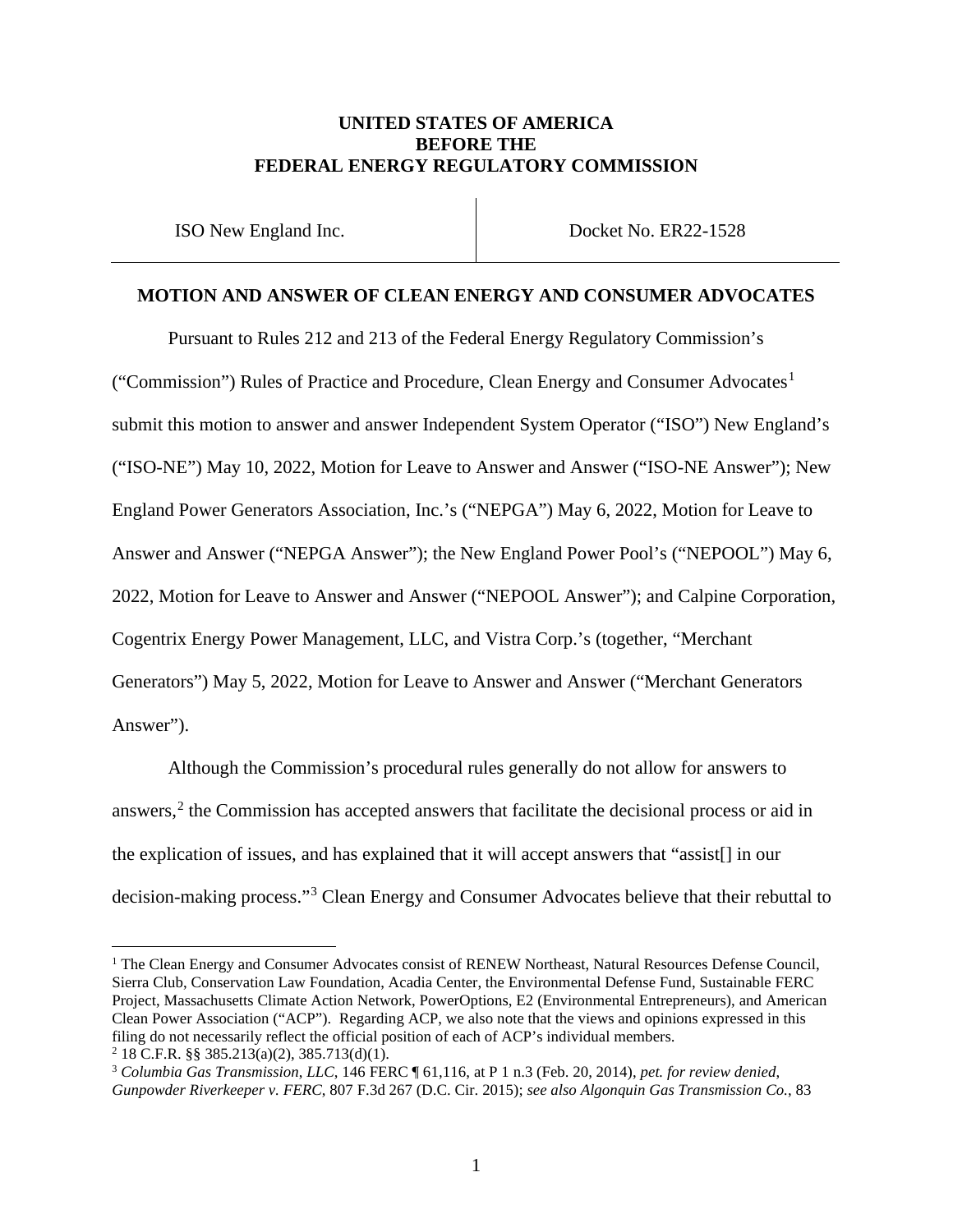the claims in the ISO-NE, NEPOOL, NEPGA, and Merchant Generators' answers will aid the Commission in its decision-making process for this proceeding and respectfully request that the Commission accept this answer.

ISO-NE and other supporters of ISO and NEPOOL's March 31, 2022 filing<sup>[4](#page-1-0)</sup> have failed to establish—in either their original filings or subsequent answers—a reliability rationale for delaying implementation of necessary buyer-side market power review and mitigation reforms until ISO-NE's 19<sup>th</sup> Forward Capacity Auction ("FCA") in 2025 (the "Delay Proposal") and have failed to show that such a delay is just and reasonable. To the contrary, the Delay Proposal would extend a tariff that is currently unjust, unreasonable, and unduly discriminatory for another two years based on false and unsubstantiated theories that the Minimum Offer Price Rule ("MOPR") is necessary for reliability and that other market reforms such as resource capacity accreditation must precede reform of the region's demonstrably unjust and unreasonable MOPR.

Collectively, New England states have indicated that their view is that "MOPR reforms should be enacted as soon as possible in a manner that supports system reliability."[5](#page-1-1) The Commonwealth of Massachusetts, which represents approximately half of the region's load<sup>[6](#page-1-2)</sup> and has adopted the most ambitious climate and clean energy laws in the region, including for offshore wind,[7](#page-1-3) has expressed concern with the ISO's Delay Proposal and the continued

FERC ¶ 61,200, 61,893 n.2 (May 27, 1998) (accepting an answer in order to ensure "a complete and accurate record"), *order amending certificate*, 94 FERC ¶ 61,183 (2001); *Transwestern Pipeline Co.*, 50 FERC ¶ 61,211, 61,672 n.5 (Feb. 23, 1990) (citing *Buckeye Pipe Line Co.*, 45 FERC ¶ 61,046 (1988), accepting answer "where consideration of matters sought [will be] addressed in the answer will facilitate the decisional process or aid in the explication of issues.").

<span id="page-1-0"></span><sup>4</sup> Revisions to ISO Transmission, Mkts. and Servs. Tariff of Buyer-Side Market Power Review and Mitigation Reforms (Mar. 31, 2022) ("ISO-NE Filing"), Accession No. 20220331-5296.

<span id="page-1-1"></span><sup>5</sup> Except for New Hampshire, which opposes MOPR elimination. Comments of the New England States Comm. on Elec. at 2 (Apr. 21, 2022), Accession No. 20220421-5263.

<span id="page-1-2"></span><sup>6</sup> *See* ISO-NE, 2022 Forecast Itemization (Apr. 28, 2022), [https://www.iso-ne.com/static](https://www.iso-ne.com/static-assets/documents/2022/04/lf2022_itemized.xlsx)[assets/documents/2022/04/lf2022\\_itemized.xlsx.](https://www.iso-ne.com/static-assets/documents/2022/04/lf2022_itemized.xlsx)

<span id="page-1-3"></span><sup>7</sup> ISO-NE Filing at 12–21.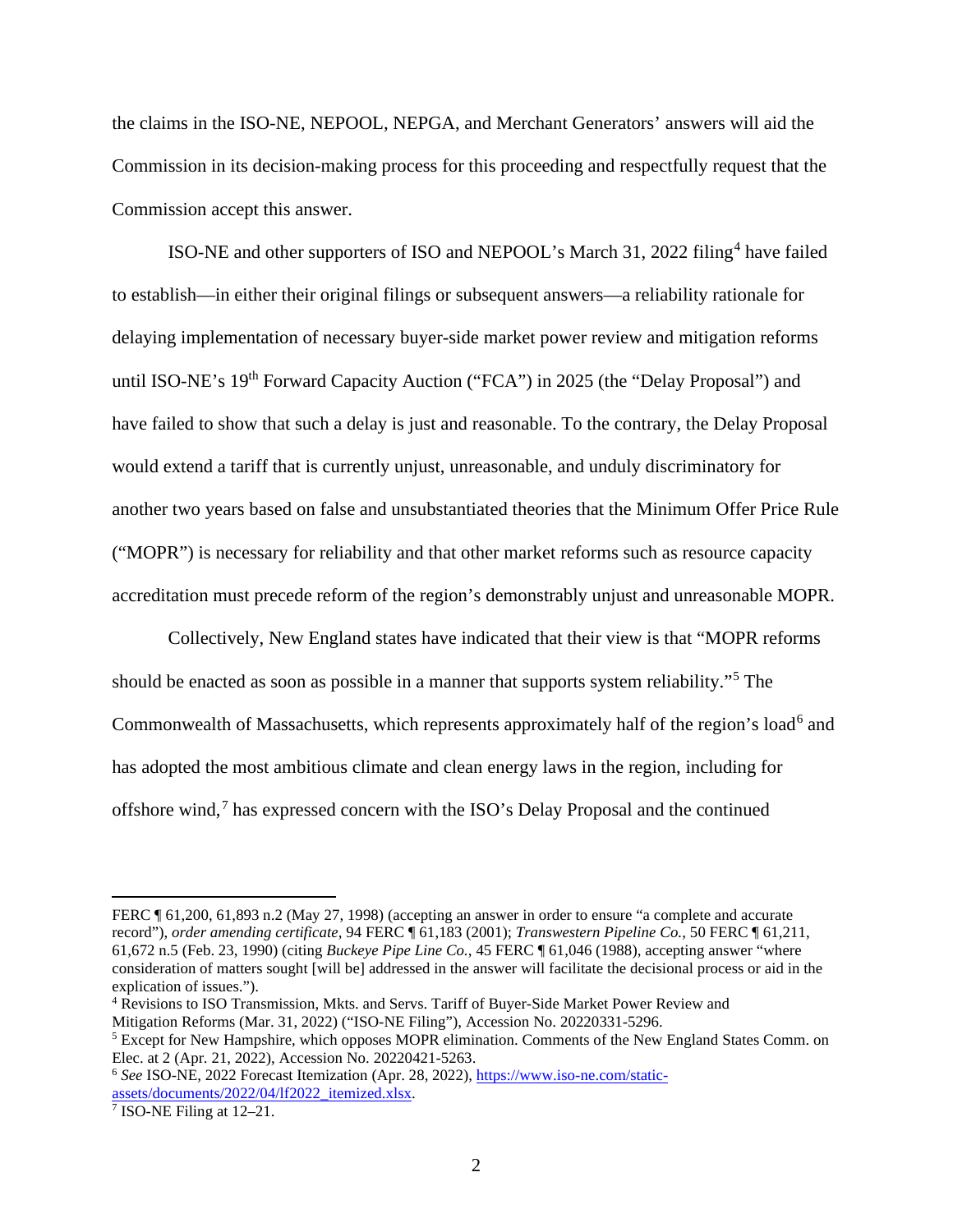application of the MOPR to state policy resources in FCA 17 and FCA 18, stating that it "opposes an approach to elimination that prolongs the effects of the MOPR any longer than necessary."[8](#page-2-0) The State of Connecticut "strongly objects" to ISO-NE's characterization of reliability risk, would prefer "ISO-NE to end its application of MOPR immediately," and states, "[w]e do not *support* the ISO-NE's transition proposal, which would allow this misapplication of the MOPR to continue until FCA 19."[9](#page-2-1) Other parties have also provided extensive comments arguing that the Delay Proposal would not mitigate ISO-NE's purported reliability risks.<sup>[10](#page-2-2)</sup>

Most of the support for the Delay Proposal comes from incumbent generators who benefit financially from having the MOPR in place and have every incentive to delay the increased competition that will come with its elimination.<sup>[11](#page-2-3)</sup> Consumers, however, would pay the price: the Delay Proposal would unjustly and unreasonably increase consumer costs while failing to ensure corresponding reliability benefits because it incents the exit of resources that ISO-NE

<span id="page-2-2"></span><sup>10</sup> Comments of Advanced Energy Economy, at 14–23 (Apr. 21, 2022), Accession No. 20220421-5262.

<span id="page-2-0"></span><sup>8</sup> Comments of Massachusetts Exec. Office of Energy and Env't Aff., at 1 (Apr. 21, 2022), Accession No. 20220421-5188.

<span id="page-2-1"></span><sup>&</sup>lt;sup>9</sup> Comments of Connecticut Dep't of Energy and Env't Prot., at 3 (Apr. 21, 2022) (emphasis in original), Accession No. 20220421-5264. Collectively, Massachusetts and Connecticut represent approximately 70 percent of the region's energy load and demand. *See* ISO-NE, 2022 Forecast Itemization (Apr. 28, 2022)[, https://www.iso](https://www.iso-ne.com/static-assets/documents/2022/04/lf2022_itemized.xlsx)[ne.com/static-assets/documents/2022/04/lf2022\\_itemized.xlsx.](https://www.iso-ne.com/static-assets/documents/2022/04/lf2022_itemized.xlsx)

<span id="page-2-3"></span><sup>11</sup> We also note that NEGPA inaccurately characterizes Shell Energy North America, LP's ("Shell Energy") role as an offshore wind generator. Shell Energy is only a part owner in one of the offshore wind projects that has been contracted in New England. The Mayflower Wind project is owned jointly by Shell Energy and Ocean Winds. Ocean Winds is a joint venture of EDP Renewables ("EDPR") and ENGIE, both of whom opposed the ISO's proposed delay in the NEPOOL Participants Committee vote. NEPOOL Participants Comm., Suppl. Notice of March 3, 2022 NEPOOL Participants Comm. Teleconference Meeting, at PDF pp. 23–24 (Feb. 24, 2022) (ENGIE Energy Marketing NA, Inc., voted against the Delay Proposal amendment and the final Delay Proposal. Marble River, LLC, which is EDPR's voting representative at NEPOOL, voted against the Delay Proposal amendment and abstained on the final Delay Proposal vote after that amendment had been incorporated)[, https://nepool.com/wp](https://nepool.com/wp-content/uploads/2022/02/NPC_20220303_Composite4.pdf)[content/uploads/2022/02/NPC\\_20220303\\_Composite4.pdf.](https://nepool.com/wp-content/uploads/2022/02/NPC_20220303_Composite4.pdf) Nor is the Mayflower Wind project Shell Energy's only generation interest in the region. Shell Energy is also the lead market participant of the RISEP generator, an existing 625 MW natural gas-only combined cycle plant in Johnston, Rhode Island. ISO-NE, 2022 CELT Report: 2022–2031 Forecast Report of Capacity, Energy, Loads, and Transmission, at Tab 2.1 Generator List (May 1, 2021), [https://www.iso-ne.com/static-assets/documents/2022/04/2022\\_celt\\_report.xlsx.](https://www.iso-ne.com/static-assets/documents/2022/04/2022_celt_report.xlsx) Notably, New England for Offshore Wind, a broad coalition of associations, businesses, environmental and justice organizations, academic and research institutions, and labor unions involved in achieving the region's offshore wind development, also opposes ISO-NE's Delay Proposal and has urged the Commission to direct ISO-NE to implement MOPR reforms "immediately." Comments of New England for Offshore Wind Coalition, at 1 (Apr. 19, 2022), Accession No. 20220420-5082.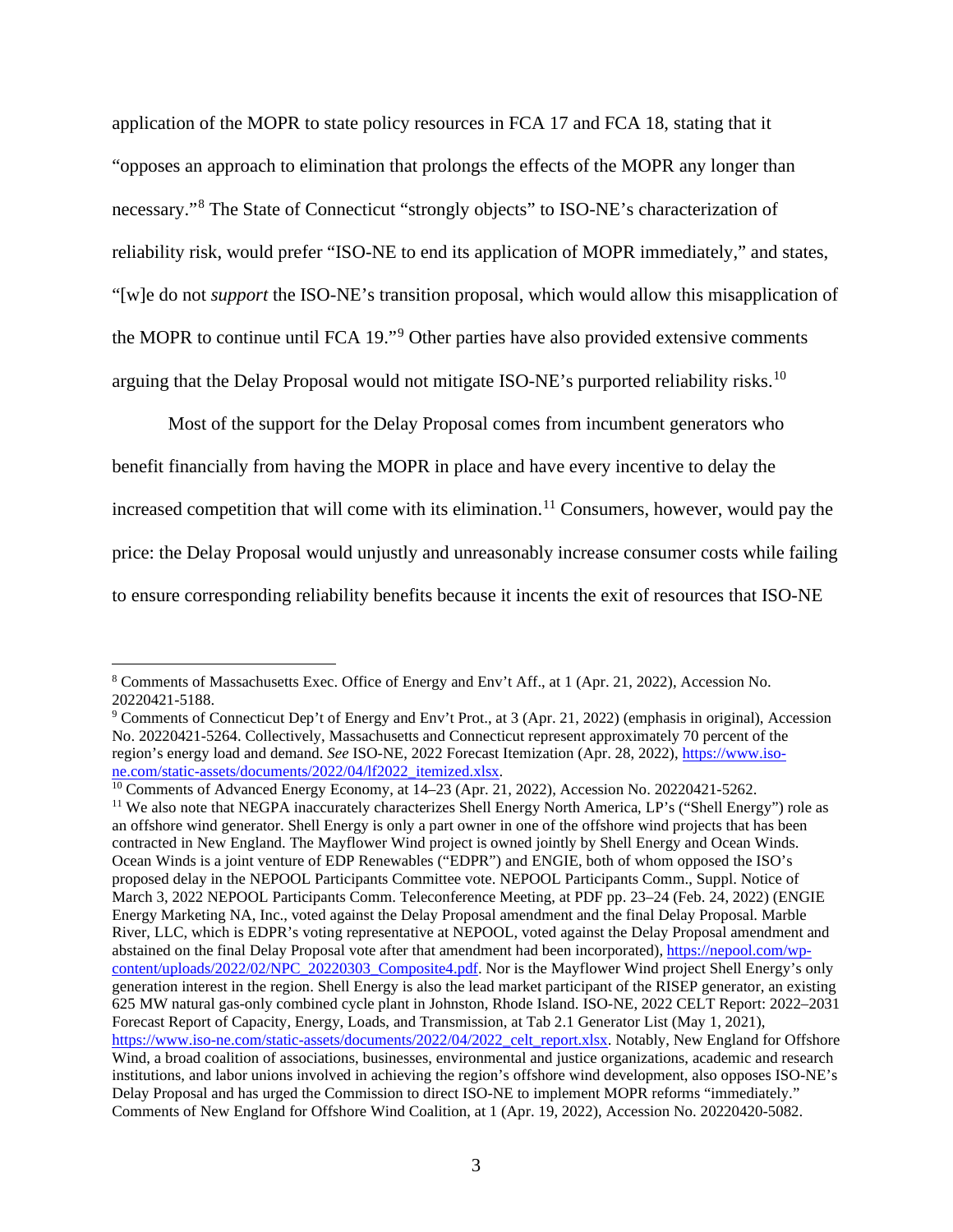claims are needed for winter reliability. ISO-NE claims the delay is necessary to enable adoption of other market reforms yet provides no firm commitment on when it will adopt such reforms.<sup>[12](#page-3-0)</sup> The result is a Delay Proposal that would prevent state policy resources that provide reliability benefits from being recognized in the Forward Capacity Market ("FCM") for at least another two years, resulting in undue discrimination, and unjust and unreasonable consumer costs as the result of artificially inflated FCM prices and procurement of unnecessary and duplicative fossil capacity.

ISO-NE, NEPOOL, NEPGA, and Merchant Generators' answers do not present any new information or facts upon which the Commission could find that the Delay Proposal is just and reasonable and not unduly discriminatory. In our April 21, 2022 protest, <sup>[13](#page-3-1)</sup> Clean Energy and Consumer Advocates have already addressed and rebutted the unsupported and inaccurate reliability claims contained in those answers and outlined the FCM scheduled changes needed to implement a replacement tariff by FCA 17.<sup>[14](#page-3-2)</sup> Therefore, we will not repeat our arguments here. We seek leave to file this answer, however, to correct several mischaracterizations in ISO-NE, NEPOOL, NEPGA, and Merchant Generators' answers and to ensure that the Commission has an accurate record upon which to reach its decision. Specifically, we address below:

1. ISO-NE and Merchant Generators' misleading quoting from Clean Energy and

Consumer Advocates' April 21 protest in an attempt to suggest that our lower bound

<span id="page-3-0"></span><sup>&</sup>lt;sup>12</sup> Test. of Vasmi Chadalavada on Behalf of ISO-NE Regarding the Need for a Transition to the MOPR's Elimination, at 46:14–15 (Mar. 30, 2022) ("It is simply not possible to guarantee to the region that those market design enhancements will be completed for FCA 19") ("Chadalavada Direct"), Accession No. 20220331-5296. <sup>13</sup> Protest of Clean Energy and Consumer Advocates (Apr. 21, 2022) ("Clean Energy and Consumer Advocates") Protest"), Accession No. 20220421-5277.

<span id="page-3-2"></span><span id="page-3-1"></span><sup>&</sup>lt;sup>14</sup> We note that while various events have transpired since ISO-NE filed its application, we believe that it is still reasonable for ISO-NE to open a new retirement bid window. *See* ISO-NE Answer at 49 ("Should the Commission reject this filing on May 27, 2022 and issue an order that raises the possibility that the BSMPR Reforms and Net CONE, CONE, and PPR adjustments may be implemented for FCA 17, the ISO will need permission from the Commission to open a new retirement and permanent de-list bid window for resources to provide contingent bids pending the outcome of any Section 206 proceeding, and the IMM will have to begin its review period anew.").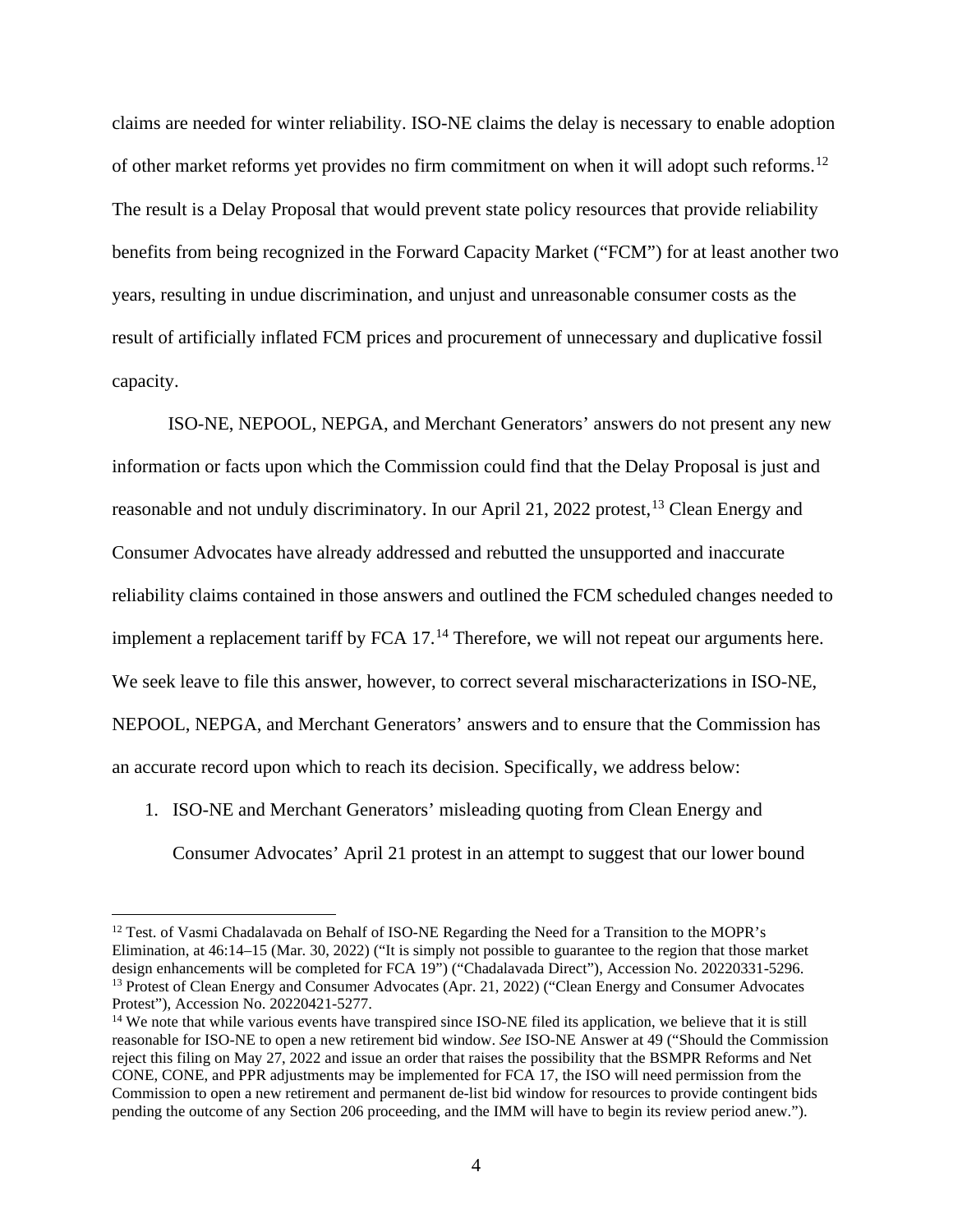estimate of potential offshore wind entry (800 MW) in FCA 17 and FCA 18 is an upper bound, and that the impacts of the Delay Proposal on state policy resource entry and on consumers would be negligible;

- 2. ISO-NE's attempt to minimize the potential impact of its proposed elimination of Competitive Auctions with Sponsored Policy Resources' ("CASPR") test price on FCM clearing prices, which is directly contradicted by Merchant Generators, whose arguments reinforce Clean Energy and Consumer Advocates' observation that the Delay Proposal is internally inconsistent and could actually exacerbate ISO-NE's stated reliability concerns by incentivizing retirements in FCA 17 and FCA 18;
- 3. ISO-NE and NEPGA's disingenuous arguments regarding Clean Energy and Consumer Advocates' estimates of the potential costs of the Delay Proposal—which we reinforce with supplemental expert testimony from Michael Goggin, included with this answer as Exhibit  $A<sup>15</sup>$ —and the failure of either party to consider such consumer costs or to proffer alternative cost estimates;
- 4. ISO-NE's attempt to justify its Delay Proposal by citing results from its 2018 Operational Fuel Security Analysis ("OFSA") that, according to ISO-NE's worst-case scenario for MOPR elimination, are both unrealistic and irrelevant;
- 5. ISO-NE's misunderstanding of our argument that its existing Tariff provides ISO-NE with authority to scrutinize a project's critical path schedule and make qualification determinations accordingly as part of the FCM's new resource qualification process; and

<span id="page-4-0"></span><sup>&</sup>lt;sup>15</sup> Suppl. Aff. of Michael Goggin (May 16, 2022) (attached hereto as Ex. A) ("Goggin Suppl. Aff.").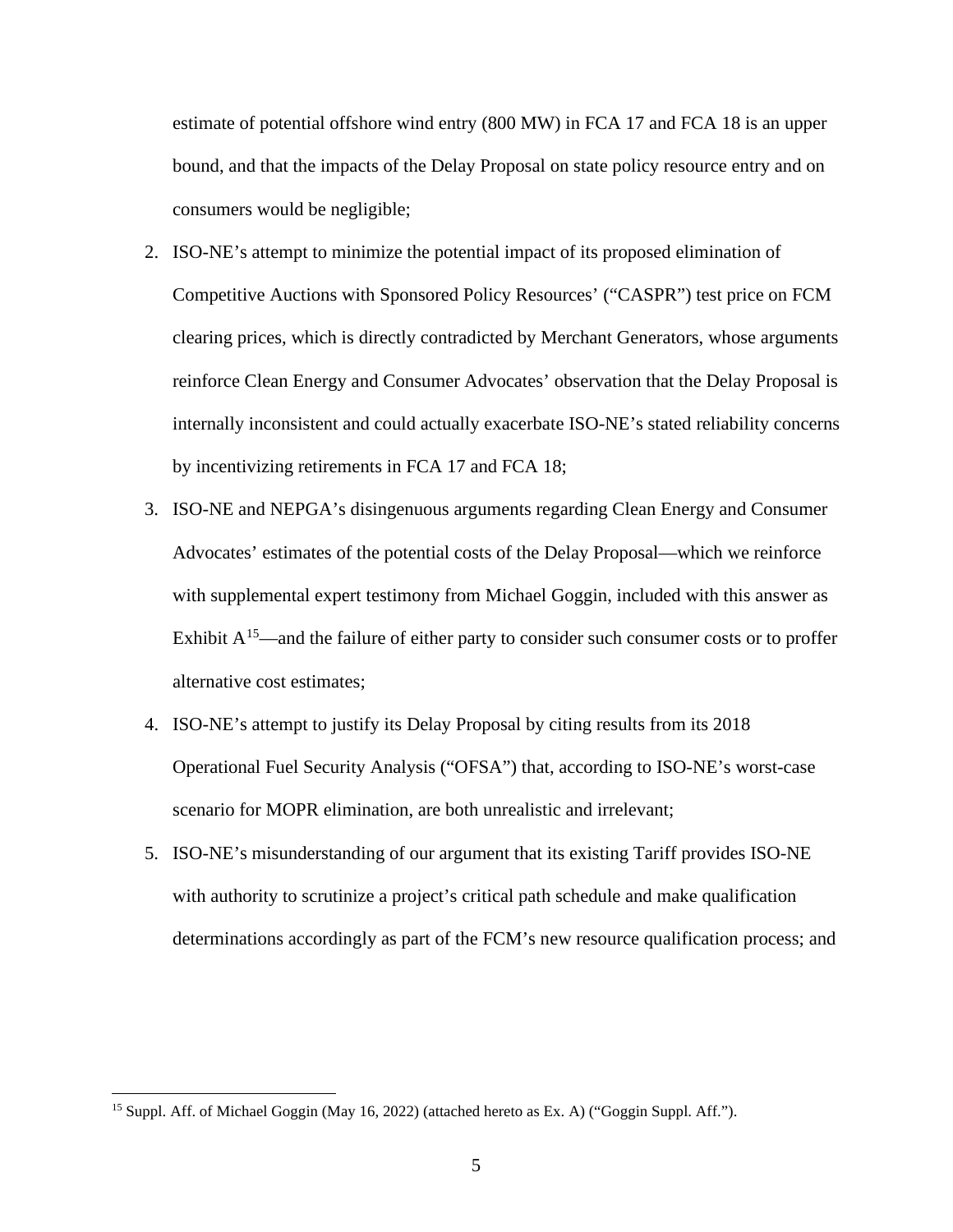6. ISO-NE, NEPOOL, NEPGA, and Merchant Generators' inaccurate characterizations of Clean Energy and Consumer Advocates' request for relief, the Commission's Section 206 authority, and standard of approval under Section 205.

# **I. NOTWITHSTANDING THE RENEWABLE TECHNOLOGY RESOURCE EXEMPTION, THE DELAY PROPOSAL RENDERS ISO-NE'S WHOLESALE RATES UNJUST AND UNREASONABLE**

Both ISO-NE and Merchant Generators selectively quote from and mischaracterize Clean Energy and Consumer Advocates' protest and Abigail Krich's testimony regarding the levels of offshore wind that could seek to enter the FCM in FCA 17 and FCA 18 and the levels of these resources that could be excluded from the market under the ISO-NE's Delay Proposal. Ms. Krich did *not* testify, as ISO-NE and Merchant Generators suggest, that only up to 800 MW of offshore wind is at stake.<sup>[16](#page-5-0)</sup> What Ms. Krich actually testified is that there are six offshore wind projects that have been selected for contracts and could come online during FCA 17 and FCA 18, though the contracted schedule for two of these projects is not yet public information so it is uncertain at this time whether they would submit offers in those years.<sup>[17](#page-5-1)</sup> If these two projects did not submit offers in those years, Ms. Krich averred that "[w]ithout them" 800 MW of summer capacity could qualify.<sup>[18](#page-5-2)</sup> Ultimately, however, Ms. Krich estimated that the "upper bound" range of offshore wind summer capacity that could seek to enter over the next two FCAs is 1,300 MW,

<span id="page-5-0"></span><sup>16</sup> ISO-NE Answer at 16–17 ("Ms. Krich estimates that 'four offshore wind projects with approved power purchase agreements and contracted CODs that are prior to the start of the FCA 17 or FCA 18 commitment periods would be able to qualify for approximately 800 MW of summer capacity, which could be offered into the FCA' ... Thus, protestors concerns lie with the application of a 700 MW cap to somewhere around 680 MW to 800 MW of qualified capacity for state-sponsored offshore wind that may seek to participate in FCA 17 or FCA 18."); Merchant Generators Answer at 6 ("Based on CECA's projections, 'the upper limit on new offshore wind capacity that could qualify for FCA 17 or FCA 18 [is estimated] to be about 800 MW of summer capacity.').

<span id="page-5-1"></span><sup>&</sup>lt;sup>17</sup> We note that on April 28, 2022, it was disclosed to the public that contracts for the two projects at issue (i.e., Commonwealth Wind and Mayflower Wind) had been executed. *See* Massachusetts Clean Energy, 83 CIII, [https://macleanenergy.com/83c-iii/.](https://macleanenergy.com/83c-iii/)

<span id="page-5-2"></span><sup>&</sup>lt;sup>18</sup> Clean Energy and Consumer Advocates Protest, Ex. A, Test. of Abigail Krich, at 7 (Apr. 21, 2022) ("Krich Direct"), Accession No. 20220421-5277.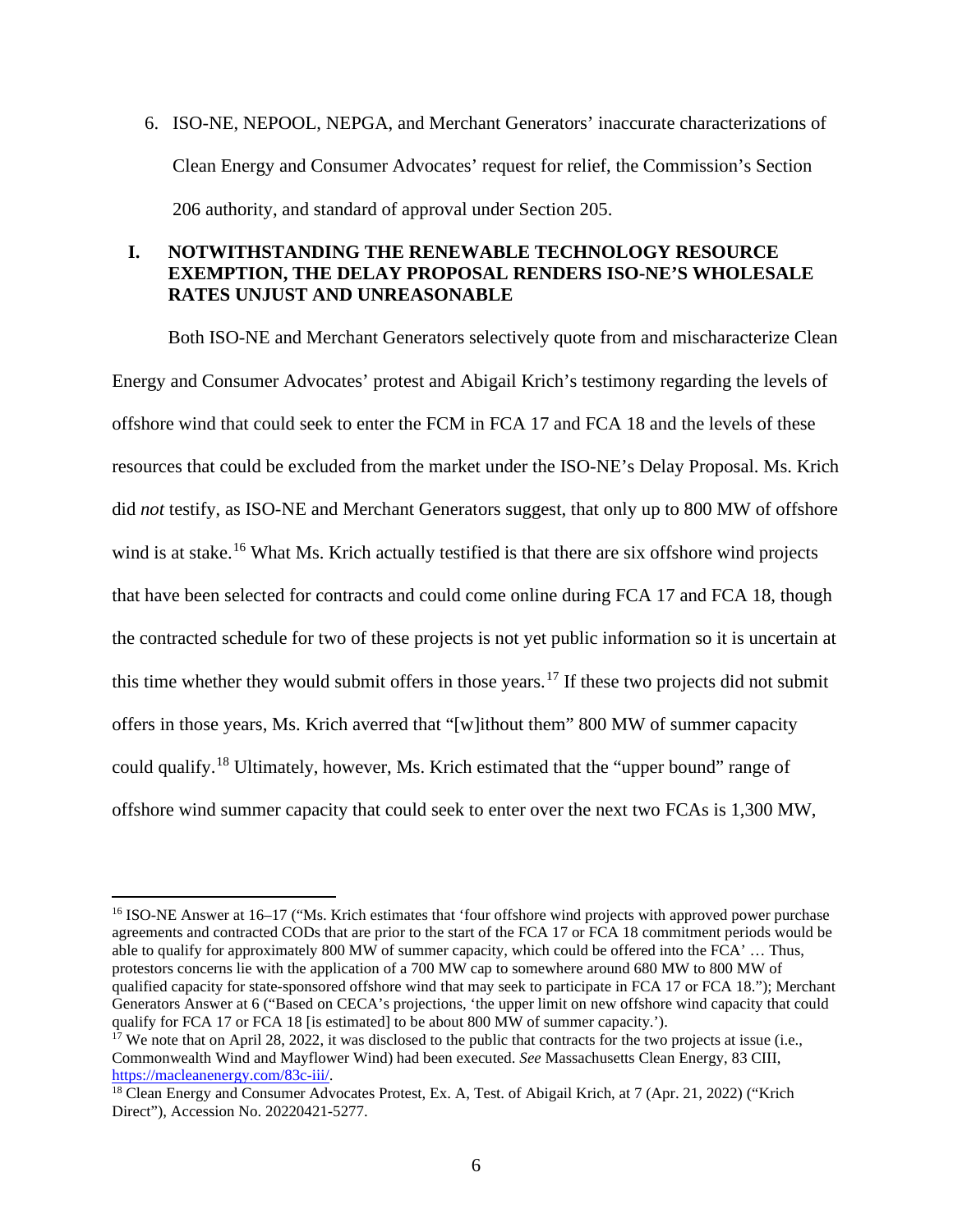with between 1,650–2,460 MW of winter capacity, which substantially exceeds ISO-NE's proposed Renewable Technology Resource ("RTR") exemption for FCA 17 and FCA 18.[19](#page-6-0) It is simply inaccurate therefore for ISO-NE and Merchant Generators to claim that Clean Energy and Consumer Advocates are only concerned about the possibility that 100 MW of state policy resources might not be able to enter the market via the up to 700 MW that the Delay Proposal's RTR exemption might permit.

Second, ISO-NE and Merchant Generators fail to consider that the FCA 17 Offer Review Trigger Price ("ORTP") values for solar, onshore wind, and battery storage do not foreclose the possibility that these resources may receive different values for FCA 18 that could preclude them from clearing. ISO-NE argues that potential increases in these ORTP values for FCA 18 are "speculative."[20](#page-6-1) However, under the Tariff the Internal Market Monitor ("IMM") must annually update these values and nothing in ISO-NE's proposal would prevent such increases from happening. As Ms. Krich explained in her testimony, potential adjustments to capital cost assumptions, which are annually updated according to the Levelized Cost of Energy as reported by Bloomberg; decreases in fuel prices; decreases in Renewable Energy Credit prices; and the prescribed Investment Tax Credit stepdown for solar could lead to higher ORTP values for solar, onshore wind, and/or battery storage resources in FCA 18, potentially putting those resources at risk of price mitigation and FCM exclusion under the MOPR.<sup>[21](#page-6-2)</sup> This is not idle speculation: as Michael Goggin testifies, new capacity resources are experiencing rapid cost increases due to recent supply chain and labor market issues.<sup>[22](#page-6-3)</sup> Past experience also shows that a resource's ORTP value can fluctuate widely year to year as part of the annual update process. The onshore

<span id="page-6-0"></span><sup>19</sup> *Id.* at 7–8.

<span id="page-6-1"></span><sup>&</sup>lt;sup>20</sup> ISO-NE Answer at 15 n.38.<br><sup>21</sup> Krich Direct at 35–36.

<span id="page-6-3"></span><span id="page-6-2"></span> $22$  Goggin Suppl. Aff. at 5–6.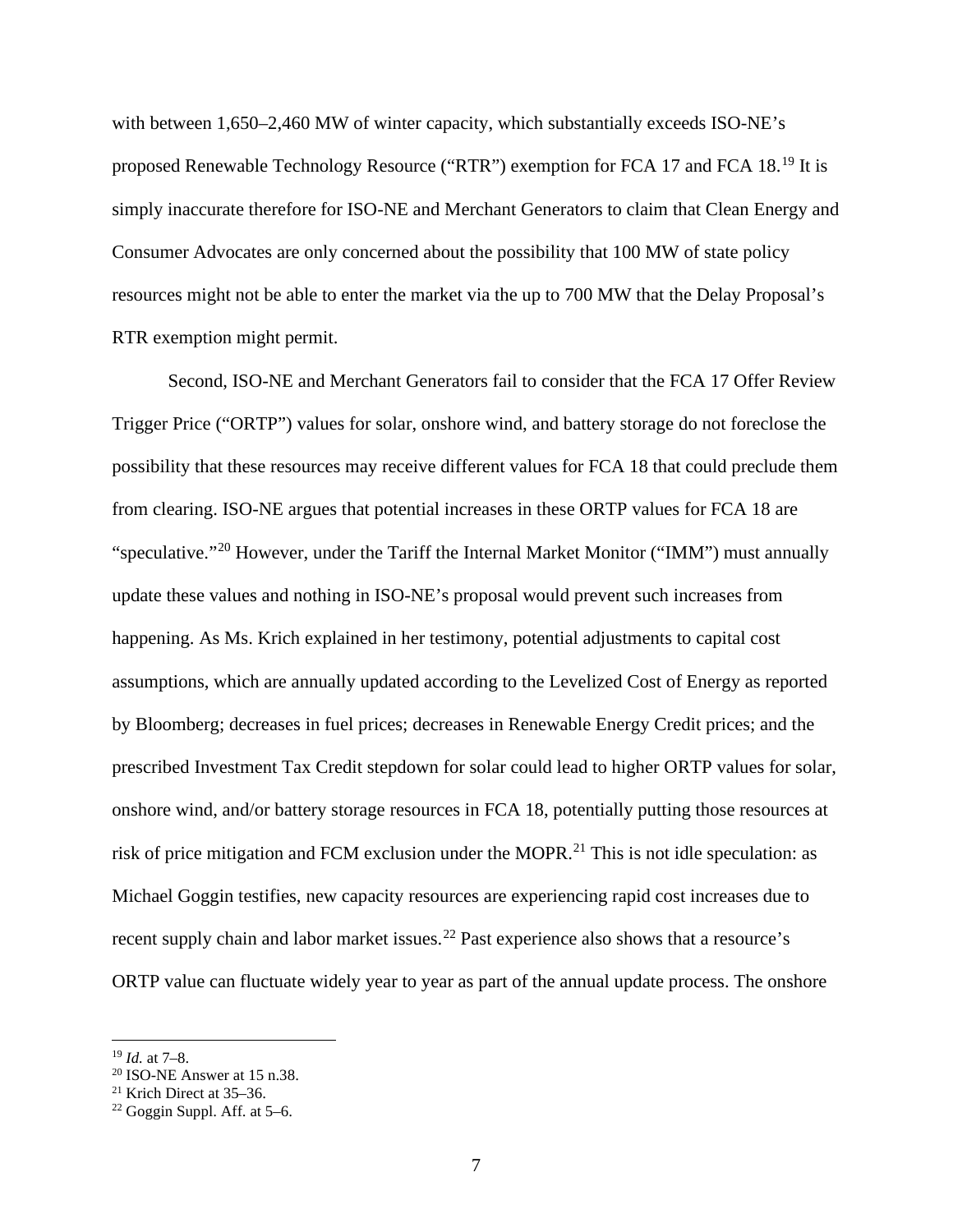wind ORTP, for example, was calculated at \$11.025/kW-month in FCA 12, and then lowered to \$8.472/kW-month, increased to \$13.099/kW-month, and lowered to \$0.00/kW-month in successive interim updates for FCA 13, FCA 14, and FCA 15, respectively.<sup>[23](#page-7-0)</sup>

Further, as averred in Michael Goggin's supplemental testimony, keeping the MOPR in place and continuing to ignore the resource adequacy contributions of state policy resources under the Delay Proposal is conservatively estimated to saddle New England consumers with \$36 million to \$654 million in excess capacity costs over the next two capacity auctions.<sup>[24](#page-7-1)</sup>

## **II. ISO-NE'S ELIMINATION OF THE TEST PRICE UNDERMINES ITS RELIABILITY RATIONALE**

ISO-NE incorrectly asserts that, in our comments regarding the proposed elimination of CASPR's test price, Clean Energy and Consumer Advocates ignore that the Delay Proposal's purpose is to "provide predictability about impacts on primary auction clearing prices"<sup>[25](#page-7-2)</sup> and that the "clearance of unmitigated offers in the substitution auction should not adversely impact primary auction clearing prices."[26](#page-7-3) This was no oversight; rather, as Clean Energy and Consumer Advocates explained, the Delay Proposal's elimination of the test price is in direct conflict with and undermines ISO-NE's purported reliability purpose. By eliminating the test price, ISO-NE would enable and encourage uncompetitive incumbent generators to submit low bids in the FCM's primary auctions—thus leading to lower primary auction clearing prices—in order to be eligible to receive a severance payment in the substitution auctions in FCA 17 and FCA 18. Further, any potential reliability implications that ISO-NE claims might occur if state policy resources were able to replace uneconomic incumbent resources in an FCM without a MOPR

<span id="page-7-1"></span> $24$  Goggin Suppl. Aff.at 3–5.

<span id="page-7-0"></span><sup>23</sup> ISO-NE Transmittal Letter, at 51, Docket No. ER21-1637 (Apr. 7, 2021), Accession No. 20210407-5305.

<span id="page-7-2"></span> $25$  ISO-NE Answer at 26.

<span id="page-7-3"></span><sup>26</sup> *Id.*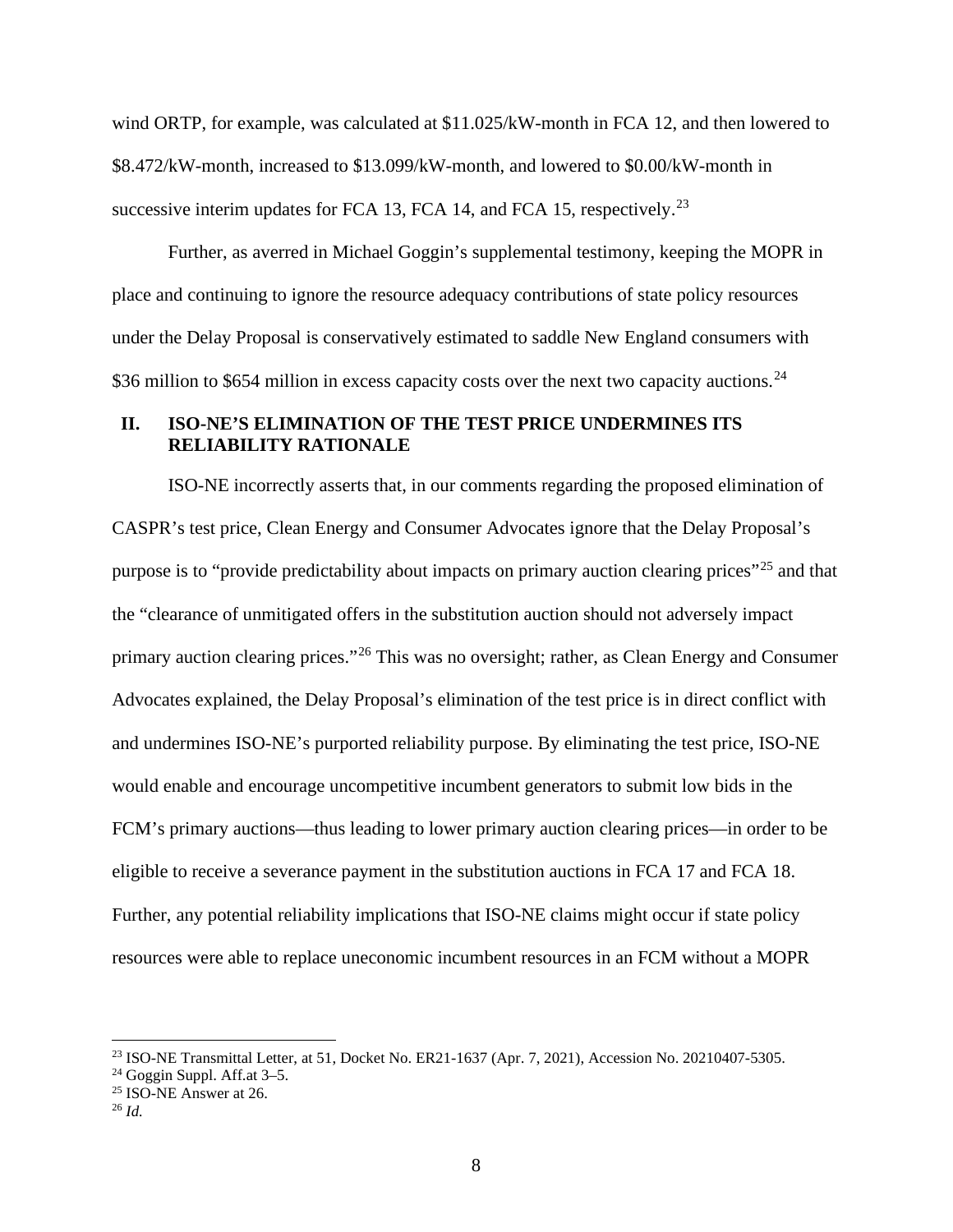would also occur if these same state policy resources replaced these same uneconomic incumbent resources under the Delay Proposal's substitution auction without a test price. Thus, as Ms. Krich testified, removing the test price would not have a "different effect from the immediate elimination of the MOPR;<sup>"[27](#page-8-0)</sup> the only difference between the Delay Proposal and immediately removing the MOPR is that only the former would require a transfer payment from the entering sponsored policy resource to the retiring resource,<sup>[28](#page-8-1)</sup> causing an unnecessary double payment for consumers.

ISO-NE's claim that eliminating the Delay Proposal's test price would not lead to "bid shading" and therefore would not impact primary auction clearing prices is directly contradicted by Merchant Generators. Merchant Generators support ISO-NE's proposal because "[e]liminating the test price is intended" to improve participation in CASPR "by removing a barrier that may prevent existing resources" from participating in the substitution auction.<sup>[29](#page-8-2)</sup> Of course, the barrier that Merchant Generators reference is the current test price rule that prevents existing resources from submitting uncompetitively low bids in the primary FCM auction (i.e., bid shading). It follows that, with removal of the test price, uncompetitively low bids could lower the FCM's primary auction clearing price, despite ISO-NE's broad claim arguing otherwise.

# **III. EVEN WITH THE REVISIONS THAT ISO-NE AND NEPGA ARGUE ARE NECESSARY, CLEAN ENERGY AND CONSUMER ADVOCATES' COST ESTIMATES DEMONSTRATE THAT THE DELAY PROPOSAL WILL HARM CONSUMERS**

In addition to their failure to establish its necessity for reliability, proponents of the Delay Proposal also continue to ignore its costs to consumers. While the answers provided by ISO-NE and NEPGA attempt to distract from this fundamental flaw by challenging the potential range of

<span id="page-8-0"></span><sup>27</sup> Krich Direct at 37.

<span id="page-8-1"></span><sup>28</sup> *Id.*

<span id="page-8-2"></span><sup>29</sup> Merchant Generator Comments, at 16 (Apr. 21, 2022), Accession No. 20220421-5279.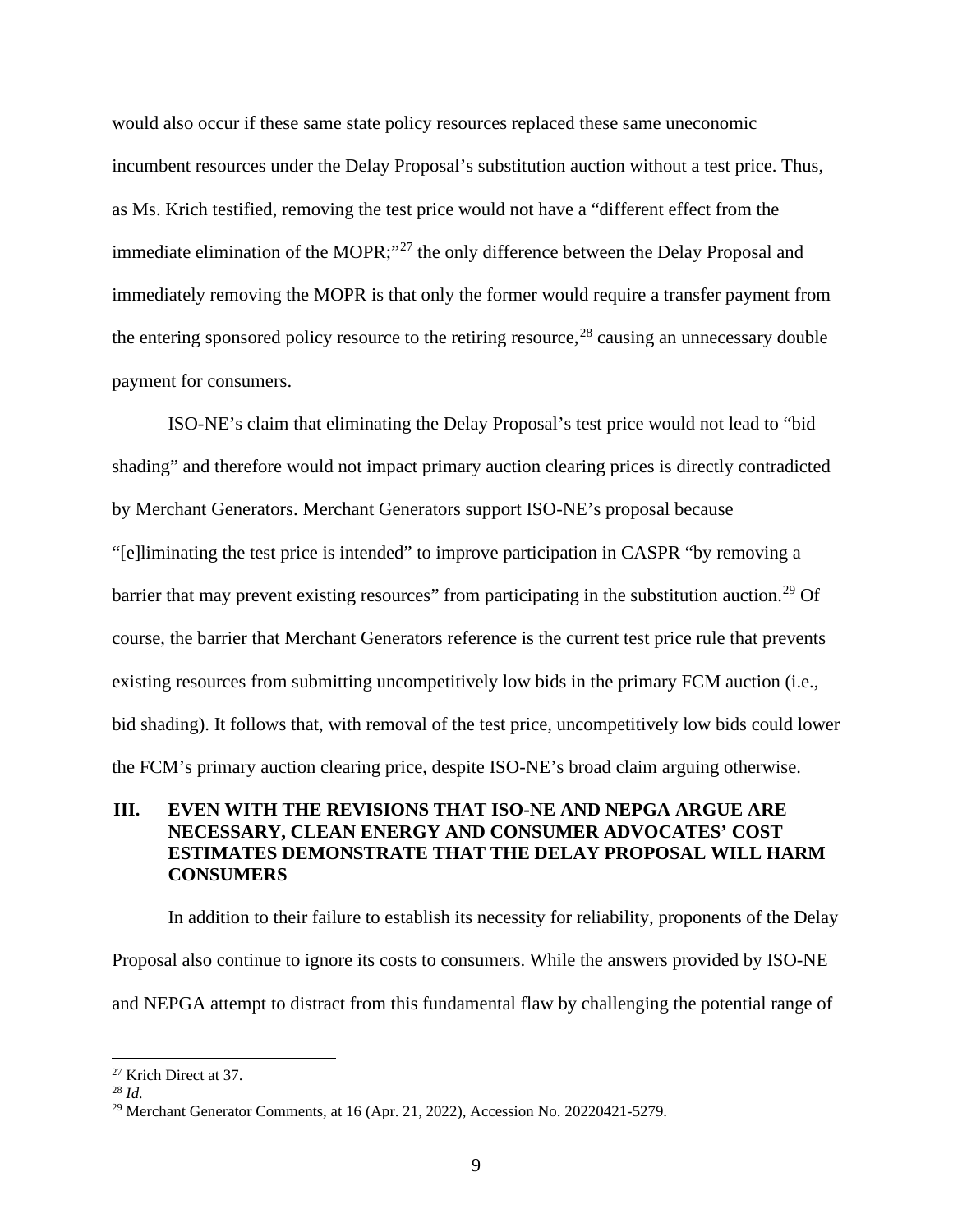estimated costs offered by Clean Energy and Consumer Advocates,<sup>[30](#page-9-0)</sup> these attacks do nothing to remediate ISO-NE's failure to demonstrate that its Tariff proposal results in just and reasonable rates. As part of its Section 205 burden, it is ISO-NE's duty—not that of protestors—to conduct a reasoned analysis of the impacts to consumers (quantitative or otherwise) from their proposal, a duty that is not satisfied by solely trying to mischaracterize or discredit the analyses of others.

As pointed out by the Commission as recently as last week, the "basic purpose of the capacity market [is] ensuring resource adequacy at just and reasonable rates"—and this basic purpose can be frustrated by the harms resulting from an overly broad MOPR.<sup>[31](#page-9-1)</sup> Like the buyerside mitigation policy of NYISO, ISO-NE acknowledges that by keeping out state policy resources, its current MOPR rules will result in excess procurement of resources "not actually needed to maintain resource adequacy."[32](#page-9-2) As the Commission points out, consumers "will also pay higher capacity prices to procure" these mandated, but unnecessary resources.<sup>[33](#page-9-3)</sup> Along with the resulting over procurement, these higher prices in turn can undermine the ability of the FCM "to send accurate signals about supply and demand fundamentals … which are needed to guide efficient entry and exit."[34](#page-9-4) Like NYISO, ISO-NE acknowledges its MOPR presents these problems, yet proposes to extend them another two years based solely on unsupported assertions

<span id="page-9-0"></span><sup>30</sup> *See, e.g.*, ISO-NE Answer at 20–24; NEPGA Answer at 8.

<span id="page-9-1"></span><sup>31</sup> *New York ISO* ("NYISO"), 179 FERC ¶ 61,102, at P 41 (May 10, 2022).

<span id="page-9-2"></span> $32$  *Id.* at P 39; ISO-NE Filing at 31–32 ("If the current buyer-side mitigation construct remains in place, the evidence is clear that consumers will be forced to pay for a substantial quantity of capacity twice—once 'in market' to achieve the region's resource adequacy objectives, and a second time 'out of market' for *additional* resources developed to meet state decarbonization policies. Given that the latter set of resources are capable of serving both objectives, it is the definition of market inefficiency to sustain a market construct that administratively precludes them from doing so.") (emphasis in original; internal citations omitted).

<span id="page-9-3"></span><sup>33</sup> *NYISO*, 179 FERC ¶ 61,102, at P 39.

<span id="page-9-4"></span><sup>34</sup> *Id.* at 41.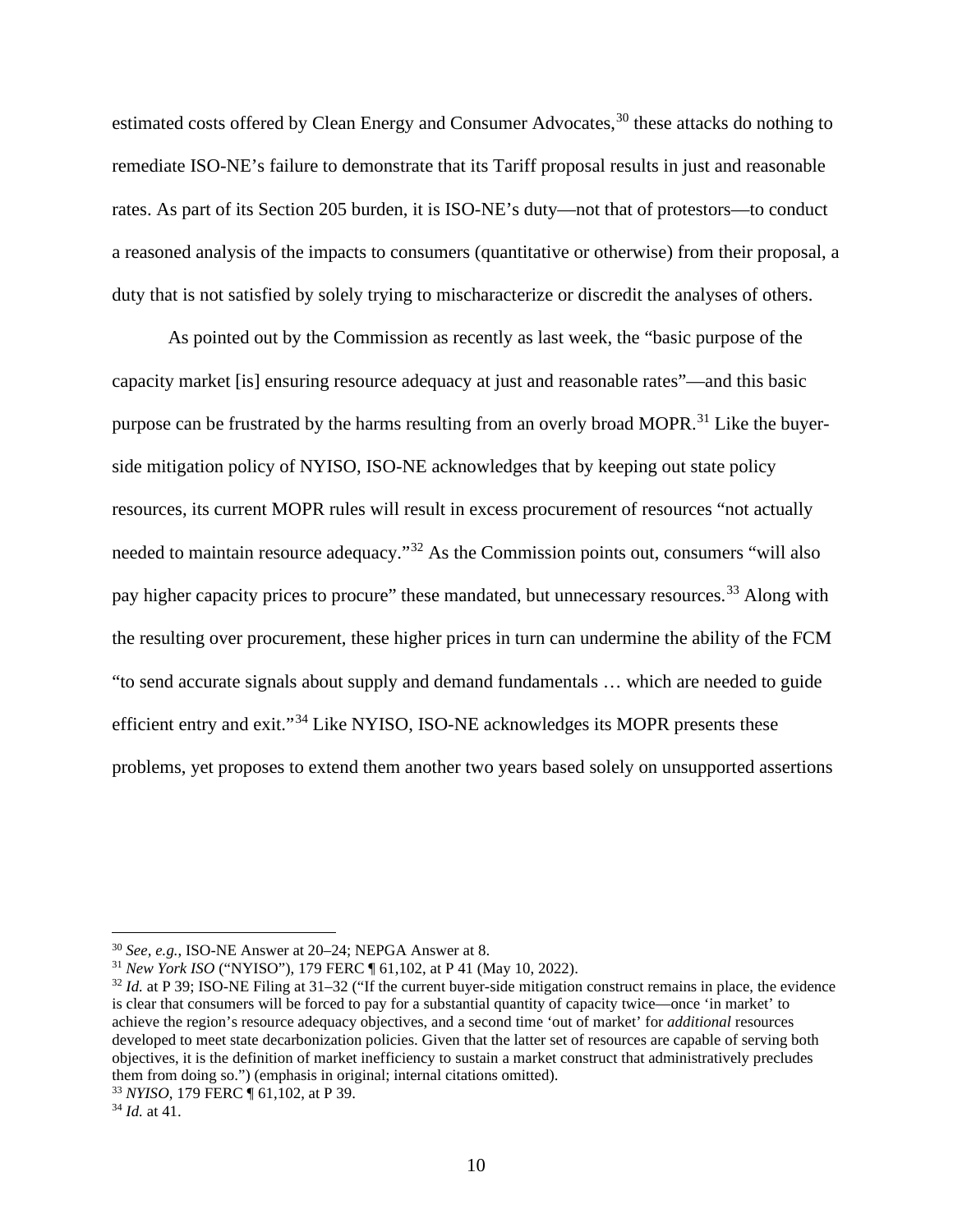regarding reliability and without conducting *any* reasoned analysis as to the likely effects on consumers. [35](#page-10-0)

Clean Energy and Consumer Advocates are the only ones who have even attempted to quantify the range of potential costs to consumers from the Delay Proposal. Mr. Goggin's analysis has always been intended to support the general proposition that the Delay Proposal will impose significant costs to consumers, and to provide the Commission with a rough idea of what the floor and ceiling of those costs might be. By its terms, Mr. Goggin's analysis has never purported to provide an exact estimate. Rather than engage constructively on this general proposition, ISO-NE and NEPGA attempt to discredit Mr. Goggin, by making much ado about whether the range of assumptions used is sufficiently accurate and realistic. What they do *not* do is follow up with their own analysis using their own preferred set of assumptions, which they could just as easily have done. Instead, as explained above and in Mr. Goggin's attached supplemental analysis,  $36$  the ISO asserts that it is not required to provide quantitative analyses and relies on its criticisms of Mr. Goggin's assumptions and its own gross mischaracterization of the potential amounts of state policy resources that could fail to clear in FCA 17 and FCA 18 to incorrectly and unrealistically assert that, at worst, consumers would only procure an excess of 100 MW of capacity, the potential costs of which ISO-NE deems too insignificant to estimate. [37](#page-10-2)

<span id="page-10-0"></span><sup>35</sup> *See, e.g.*, ISO-NE Filing at 29 ("A market that precludes entry of capacity that nonetheless contributes to the resource adequacy objectives of the region can lead to substantial inefficiencies, as the market will fail to send accurate price signals about the need for new capacity and the need to maintain existing capacity. This, in turn, forces consumers to pay the cost for unneeded capacity as the region continues to meet its resource adequacy needs solely with 'in-market' resources, ignoring entirely the reliability contribution of resources that are excluded from market participation. This inefficiency, and the resulting costs to consumers, can threaten to overwhelm any benefit that is obtained from the de facto preclusion of higher-cost state-sponsored resources from the market. The ISO has referred to this in the past as the 'inefficient overbuild' problem.") (internal citations omitted).

<span id="page-10-1"></span><sup>36</sup> Goggin Suppl. Aff.; *see also* ISO-NE Answer at 20–24.

<span id="page-10-2"></span><sup>&</sup>lt;sup>37</sup> ISO-NE Answer at 18 ("Indeed, it strains credulity to believe that the at-most 100 MW of offshore wind capacity in dispute here tips the scales so far as to result in unjust and unreasonable consumer impacts.").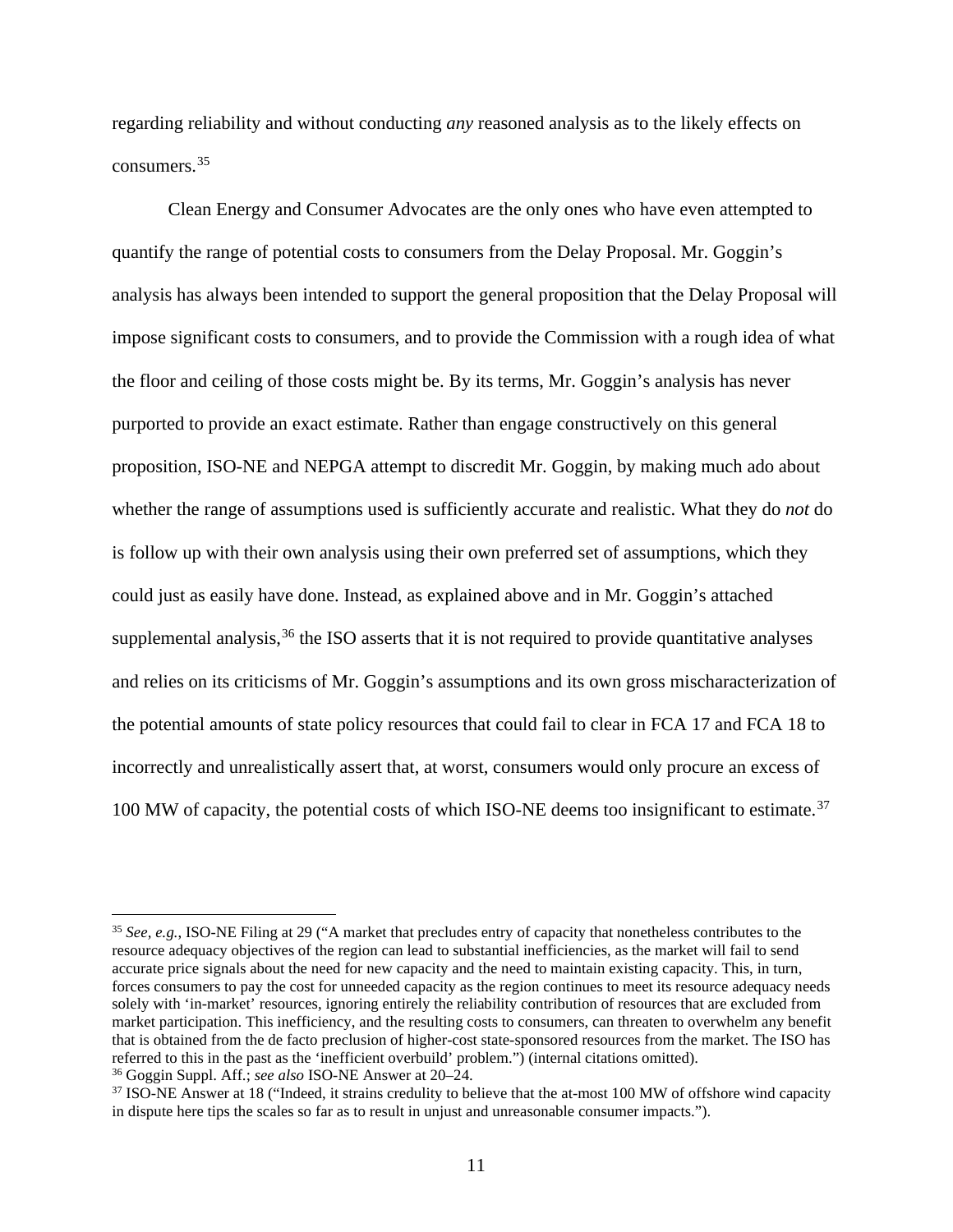However, as explained by Mr. Goggin, even when adjusting his estimate to incorporate ISO-NE's and NEPGA's critiques regarding pricing assumptions, the Delay Proposal still entails significant cost impacts to consumers—ranging from \$36 million to \$654 million.<sup>[38](#page-11-0)</sup> As Mr. Goggin points out, because these costs are spent to procure resources that are unnecessary for resource adequacy and since, as the Commission also notes, not only would consumers be paying for unneeded capacity but "they will also pay higher capacity prices to procure it,"[39](#page-11-1) *every one of these dollars represents an economic waste*. [40](#page-11-2) In order for a tariff to be just and reasonable, consumers must get something of benefit in the bargain. Because the Delay Proposal ultimately represents a one-sided transfer of wealth from consumers to incumbent investors for an unneeded product at artificially inflated prices, it fails to meet the fundamental purpose of a capacity market: resource adequacy *at just and reasonable rates.*

# **IV. ISO-NE IS WRONG ABOUT ITS OWN 2018 OPERATIONAL FUEL SECURITY ANALYSIS AND SEEKS TO RELY ON SCENARIOS FROM THAT ANALYSIS THAT ITS DELAY PROPOSAL FILING MAKES CLEAR ARE BOTH UNREALISTIC AND IRRELEVANT TO THE QUESTION OF MOPR REFORM**

In its May 10 answer, ISO-NE further misreads and mischaracterizes Clean Energy and Consumer Advocates' April 21 protest, which explained that ISO-NE's own 2018 Operational Fuel Security Analysis found that renewable energy growth would *improve* regional reliability.

ISO-NE's responses on the OFSA are incorrect and misleading. As Abigail Krich correctly testified, "[a]mong the four scenarios [in the OFSA] that did not result in any load shedding, the common factor was an increase in the amount of supply that was not dependent on gas pipelines—i.e., either new renewables, new imports, more LNG, or some combination of

<span id="page-11-0"></span><sup>38</sup> Goggin Suppl. Aff. at 3–5.

<span id="page-11-1"></span><sup>39</sup> *NYISO*, 179 FERC ¶ 61,102, at P 39.

<span id="page-11-2"></span><sup>40</sup> Goggin Suppl. Aff. at 2.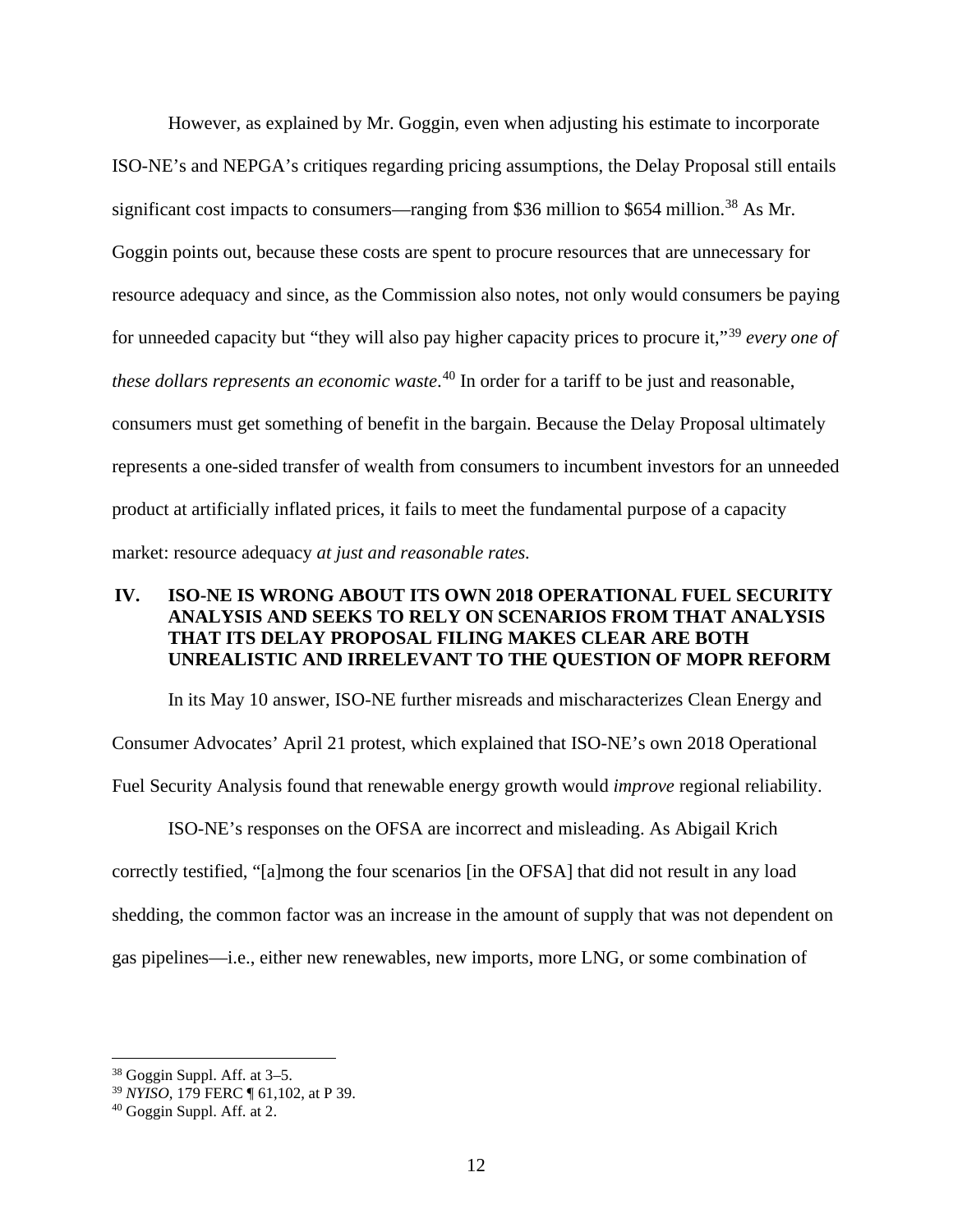these."[41](#page-12-0) ISO-NE claims that in these four scenarios, the level of retirements was held constant, and thus the scenarios do not speak to ISO-NE's concern that additional conventional resources might retire, potentially compromising reliability, if MOPR reforms are implemented too soon.<sup>[42](#page-12-1)</sup> This is incorrect. The four OFSA scenarios cited by Ms. Krich assumed significant additional retirements of coal- and oil-fired generators in the region. Three of these scenarios included 1,500 MW of additional retirements (the same level as in the OFSA's reference case) while the fourth assumed a significantly higher level—4,000 MW—of retirements.<sup>[43](#page-12-2)</sup> In each of these scenarios, entry of new non-pipeline resources, including new renewable energy resources, contributed to a grid that balanced supply and demand and did not result in load shedding.<sup>[44](#page-12-3)</sup>

ISO-NE further criticizes Clean Energy and Consumer Advocates for not considering two other OFSA scenarios in which ISO-NE assumed retirements of existing resources would greatly exceed new entry, resulting in load shedding.<sup>[45](#page-12-4)</sup> Clean Energy and Consumer Advocates concede that a significant reduction in supply without provision of alternative supply could imbalance the grid, but we fail to see how ISO-NE's cited scenarios are relevant to the issues at hand. In one of the two scenarios cited by ISO-NE, the OFSA considered a situation in which 4.5 GW of existing resources were assumed to retire—3 GW more than in the OFSA's reference case—with no increases in LNG, imports, or renewables compared to the reference case to take their place.<sup>[46](#page-12-5)</sup>

<span id="page-12-1"></span><sup>42</sup> ISO-NE Answer at 30–31 ("What this demonstrates is that, holding the number of retirements constant, the addition of more capacity not dependent on gas pipelines—including, but not limited to, increased capacity from intermittent resources—increases reliability. That does not address the ISO's concern about increases in retirements, however.").

<span id="page-12-2"></span><sup>43</sup> *See* ISO-NE, Operational Fuel Security Analysis: Discussion with Stakeholders, at A16 (rows 1, 2, and 3), A17 (row 13), 16, and 42 (Jan. 24, 2018), [https://www.iso-ne.com/static-](https://www.iso-ne.com/static-assets/documents/2018/01/a02_operation_fuel_security_analysis_presentation.pdf)

<span id="page-12-0"></span> $41$  Krich Direct at  $25:7-10$ .

[assets/documents/2018/01/a02\\_operation\\_fuel\\_security\\_analysis\\_presentation.pdf.](https://www.iso-ne.com/static-assets/documents/2018/01/a02_operation_fuel_security_analysis_presentation.pdf) <sup>44</sup> *Id*.

<span id="page-12-4"></span><span id="page-12-3"></span><sup>45</sup> ISO-NE Answer at 31–32.

<span id="page-12-5"></span><sup>&</sup>lt;sup>46</sup> *Id.* at 31; ISO-NE, Operational Fuel-Security Analysis, at 40 and A16, line 10 (the "More Retirements" single-variable case) (Jan. 17, 2018)[, https://www.iso-ne.com/static-assets/documents/2018/01/20180117\\_operational\\_fuel](https://www.iso-ne.com/static-assets/documents/2018/01/20180117_operational_fuel-security_analysis.pdf)[security\\_analysis.pdf.](https://www.iso-ne.com/static-assets/documents/2018/01/20180117_operational_fuel-security_analysis.pdf)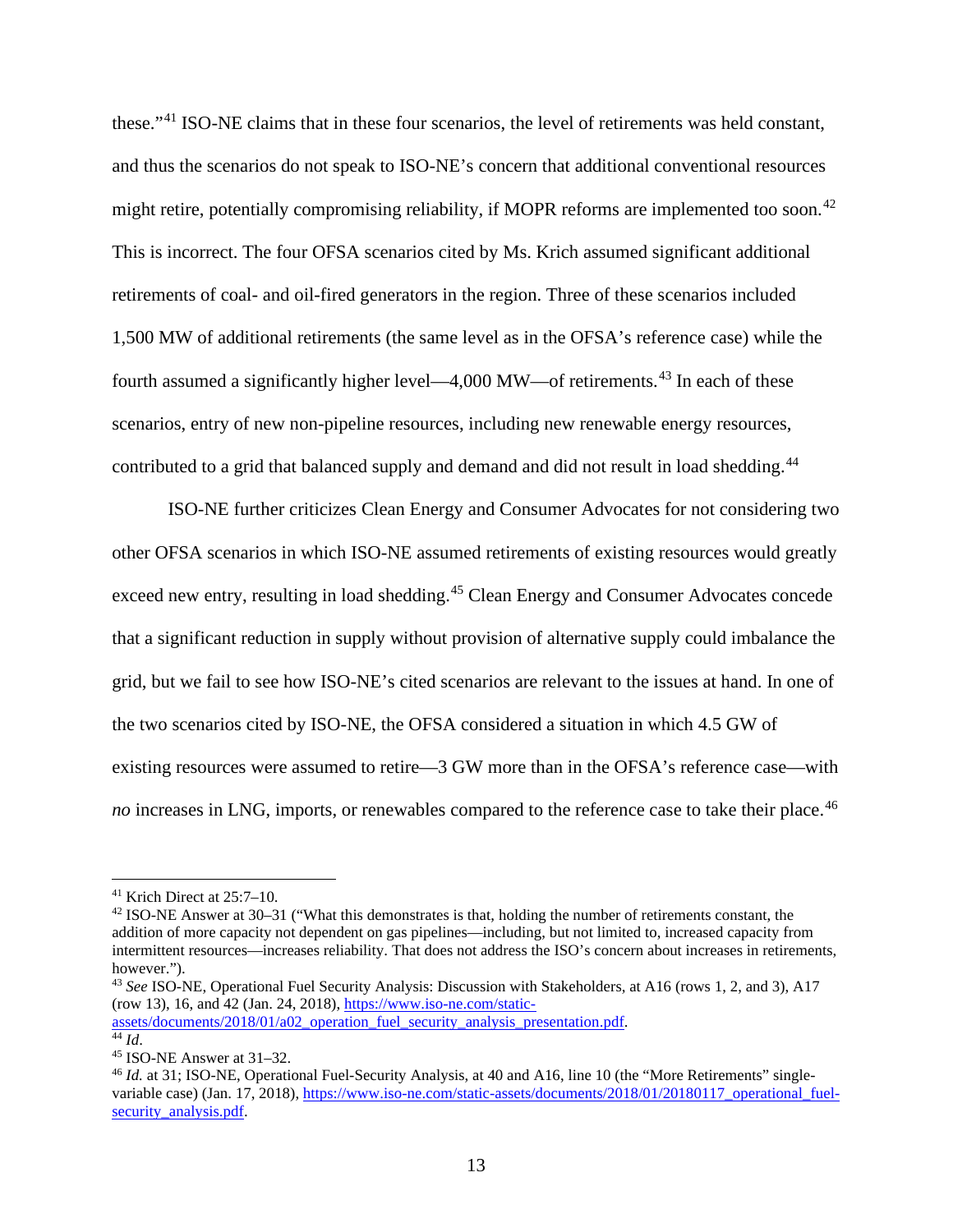In ISO-NE's other cited scenario, 5.4 GW of existing resources were assumed to retire—3.9 GW more than in the reference case—offset by only 2 GW in additional new capacity entry, in the form of 1,000 MW in imports and approximately 1,041 MW in new renewable energy capacity.<sup>[47](#page-13-0)</sup> In both scenarios, ISO-NE assumed a dramatic imbalance between capacity retirements and new capacity entry. Neither scenario is relevant to MOPR reform and ISO-NE's Delay Proposal. Even in the worst-case scenario outlined in ISO-NE's March 31 filing—in which all six of New England's contracted-for offshore wind farms, representing 1,269 MW of qualified capacity, clear in FCA 17, leading to a corresponding level of retirements of incumbent resources, and then these offshore wind farms are all delayed—ISO-NE concluded that the region faced a potential supply gap in the FCM of only 104 MW.<sup>[48](#page-13-1)</sup> In contrast, the two OFSA scenarios that ISO-NE cites assume that retirements exceed new renewable energy entry by 1.8 GW to 3 GW—i.e., by hundreds to thousands of more megawatts than in ISO-NE's own worstcast MOPR reform scenario. In other words, the scenarios that ISO-NE says Clean Energy and

[assets/documents/2018/01/a02\\_operation\\_fuel\\_security\\_analysis\\_presentation.pdf.](https://www.iso-ne.com/static-assets/documents/2018/01/a02_operation_fuel_security_analysis_presentation.pdf) Notably, in this scenario, ISO-NE purported to evaluate "max retirements" and "max renewables" growth in the region; however, ISO-NE included less onshore wind than exists in the region today (1,442 MW), less than half of the offshore wind than has been contracted for (4,700 MW), and less solar photovoltaic ("PV") than ISO-NE forecasts will be installed in the region by the end of this year (5,548 MW). *See id.* (1,200 MW of onshore wind, 2,000 MW of offshore wind, and 5,330 MW of solar PV in the ISO's "max renewables" OFSA scenario); ISO-NE, 2022 CELT Report: 2022–2031 Forecast Report of Capacity, Energy, Loads, and Transmission, at Tab 2.1 Generator List (May 1, 2021) (1,442 MW of onshore wind operating as of April 1, 2022), [https://www.iso-ne.com/static-](https://www.iso-ne.com/static-assets/documents/2022/04/2022_celt_report.xlsx)

<span id="page-13-0"></span><sup>47</sup> ISO-NE Answer at 31. This scenario included nearly 2,900 MW (nameplate) of additional renewable resources (1,970 MW of offshore wind and 900 MW of solar PV) above the reference case, which would translate to approximately 1,041 MW of qualified capacity using ISO-NE's current capacity accreditation approach (i.e., solar PV accredited at 50%, resulting in 450 MW of qualified capacity, and offshore wind accredited at 30%, resulting in 591 MW of qualified capacity, for a total of 1,040 MW). *See* ISO-NE, Operational Fuel Security Analysis: Discussion with Stakeholders, at 32 (Jan. 24, 2018)[, https://www.iso-ne.com/static-](https://www.iso-ne.com/static-assets/documents/2018/01/a02_operation_fuel_security_analysis_presentation.pdf)

[assets/documents/2022/04/2022\\_celt\\_report.xlsx;](https://www.iso-ne.com/static-assets/documents/2022/04/2022_celt_report.xlsx) Chadalavada Direct at 35:8–13 (4,700 MW of offshore wind with long-term contracts); ISO-NE, 2022 Final PV Forecast, at 32 (Apr. 28, 2022) (5,548 MW solar PV forecasted by end 2022), [https://www.iso-ne.com/static-assets/documents/2022/04/final\\_2022\\_pv\\_forecast.pdf.](https://www.iso-ne.com/static-assets/documents/2022/04/final_2022_pv_forecast.pdf) If this OFSA scenario were updated to include more accurate renewable energy growth, ISO-NE's model would likely produce different reliability results than were included in the 2018 study.

<span id="page-13-1"></span><sup>48</sup> Chadalavada Direct at 35–36.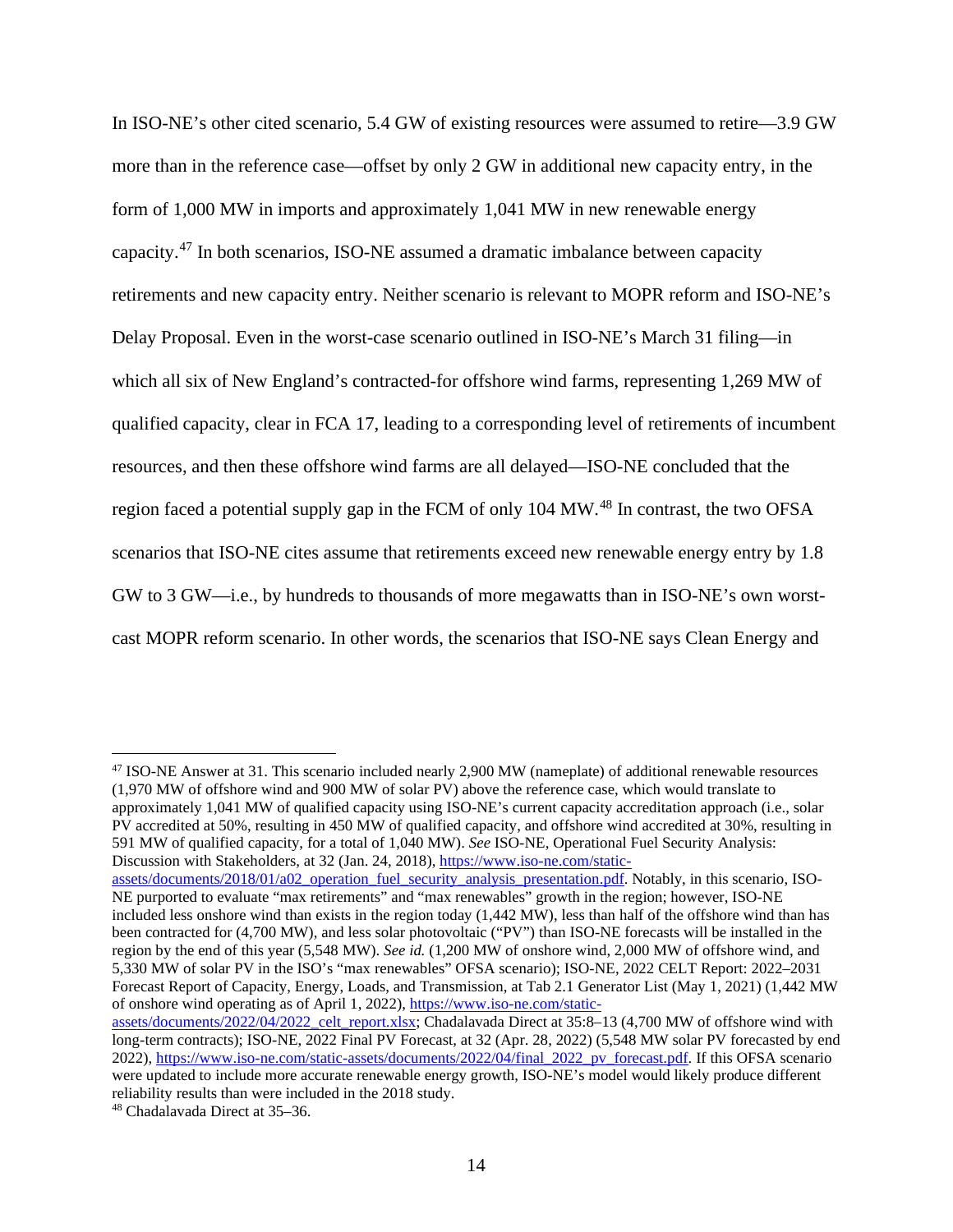Consumer Advocates should "grapple with"[49](#page-14-0) are scenarios that even ISO-NE has concluded are unrealistic outcomes from MOPR reform.

# **V. ISO-NE APPEARS TO MISUNDERSTAND—AND FAILS TO REBUT—CLEAN ENERGY AND CONSUMER ADVOCATES' ARGUMENT THAT ITS EXISTING TARIFF ALREADY PROVIDES ISO-NE WITH AUTHORITY TO ADDRESS POTENTIAL PROJECT DELAYS THROUGH THE FCM QUALIFICATION PROCESS**

ISO-NE's response on critical path schedule monitoring further misleads or misunderstands Clean Energy and Consumer Advocates' protest.<sup>[50](#page-14-1)</sup> Clean Energy and Consumer Advocates are *not* arguing as ISO-NE suggests that the critical path schedule monitoring process enables ISO-NE to claw back retired resources if a new resource is delayed.<sup>[51](#page-14-2)</sup> Rather, we noted in our April 21 protest that ISO-NE already has authority under the existing Tariff to carefully scrutinize and evaluate the critical path schedules that new resources—including new state policy resources—submit as part of the FCM's new resource qualification process and to address the potential for development delays through that process.<sup>[52](#page-14-3)</sup>

If ISO-NE does not believe that a new resource will be operational in time for a relevant FCA commitment period, then it should not approve the critical path schedule submitted by that resource and should not qualify the resource to participate in that FCA.<sup>[53](#page-14-4)</sup> ISO-NE has the ability to do this *now*. Once ISO-NE has qualified a resource, it is possible that further delays could occur, but as ISO-NE acknowledges, these risks apply to *all* resource types.<sup>[54](#page-14-5)</sup> Targeting only

<span id="page-14-0"></span><sup>49</sup> ISO-NE Answer at 31–32.

<span id="page-14-1"></span><sup>50</sup> *Id.* at 35–36.

<span id="page-14-2"></span><sup>51</sup> *Id.*

<span id="page-14-3"></span><sup>52</sup> Krich Direct at 22.

<span id="page-14-4"></span><sup>53</sup> ISO-NE's concern about the potential unavailability of Jones Act vessels to support offshore wind construction, and how this might affect critical path schedules for new offshore wind resources, is likewise something that ISO-NE could consider and evaluate under its existing Tariff provisions as it assesses new resource qualifications. *See*  ISO-NE Answer at 32–33.

<span id="page-14-5"></span><sup>54</sup> Chadalavada Direct at 6 ("We have seen an unmistakable trend in New England toward opposition to the development of new energy infrastructure, whether they are large renewable resources, combined-cycle resources, or transmission projects.").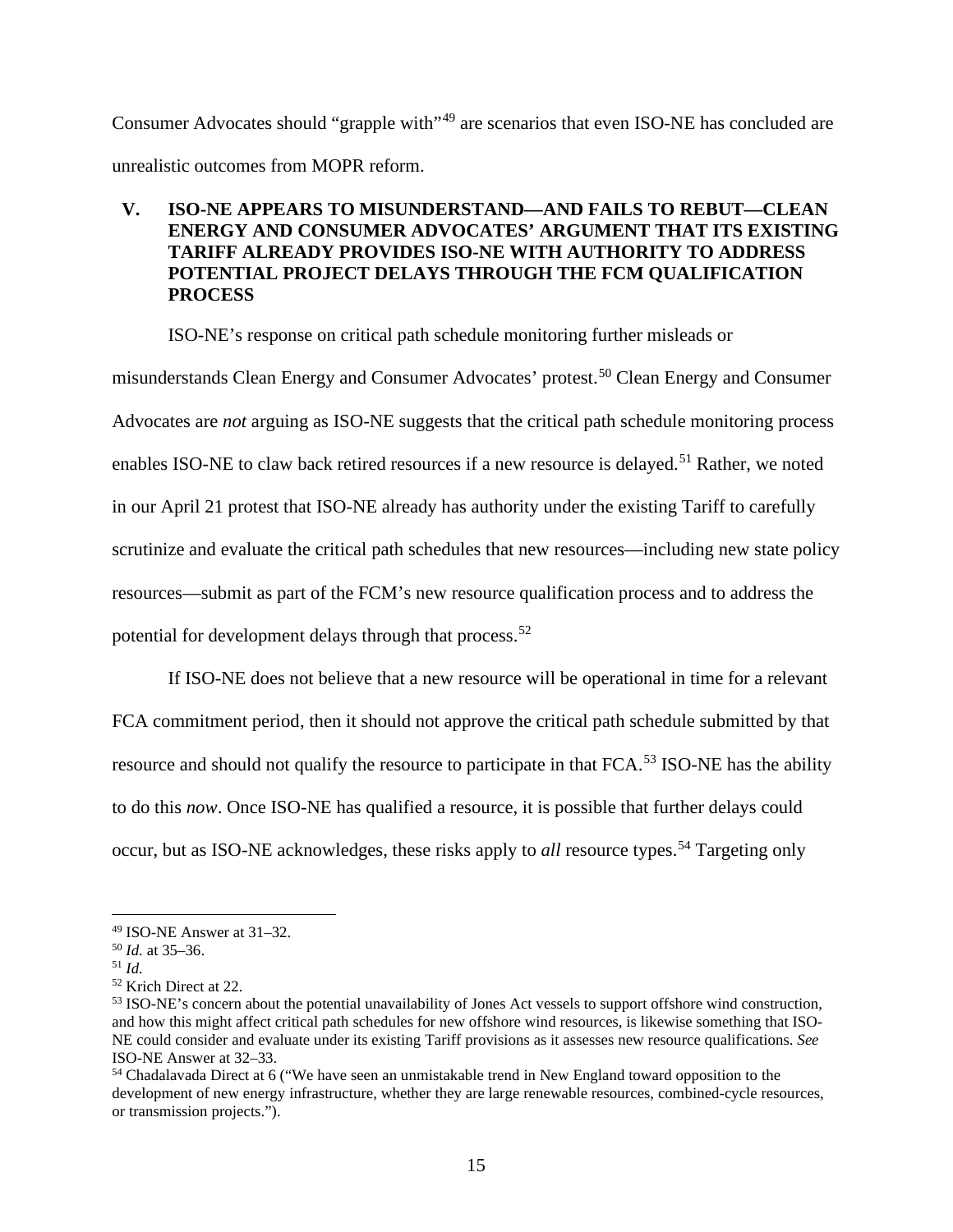renewable energy resources through the blunt instrument of delaying MOPR reforms would be both ineffective and unduly discriminatory in addressing the problem of project delays.

ISO-NE's argument that some state policy resources' power purchase agreements ("PPAs") may allow for later delivery of those projects than originally contemplated further confuses the issues.<sup>[55](#page-15-0)</sup> First, ISO-NE has the ability to account for such PPA provisions when it reviews a new resource's critical path schedule. Second, the relevant data point in the FCM is the FCA year for which a resource seeks to qualify, not the aspired-to in-service date in its PPA. If a resource that has not yet cleared in an FCA is delayed, there is no impact on resource adequacy.

### **VI. REQUESTED RELIEF**

## **A. The Commission Is Not Required To Hold A Hearing Before It Can Find That ISO-NE's Proposed Rate Is Unjust And Unreasonable And Before It Can Use Its Section 206 Authority To Direct ISO-NE To File A Replacement Tariff Rate**

In their answers, supporters of ISO-NE's Delay Proposal argue that rejecting ISO-NE's unjust and unreasonable proposal under Section 205 and requiring ISO-NE to adopt a just and reasonable replacement rate instead would be overly burdensome. As Clean Energy and Consumer Advocates explained in our protest, the Commission has substantially more flexibility to determine the appropriate process under Section 206 than these parties suggest. Furthermore, faced with the unjust and unreasonable Delay Proposal and ISO-NE's existing unjust and unreasonable MOPR, the Commission's authority and indeed obligation to require ISO-NE to implement instead a just, reasonable, and not unduly discriminatory replacement rate is clear.

Merchant Generators, for example, argue that the Commission cannot exercise its Section 206 authority unless it conducts two hearings, one to determine that the existing Tariff is unjust and unreasonable and another to determine the replacement rate.<sup>[56](#page-15-1)</sup> This procedural requirement

<span id="page-15-0"></span><sup>55</sup> ISO-NE Answer at 33–35.

<span id="page-15-1"></span><sup>56</sup> Merchant Generators Answer at 10–11.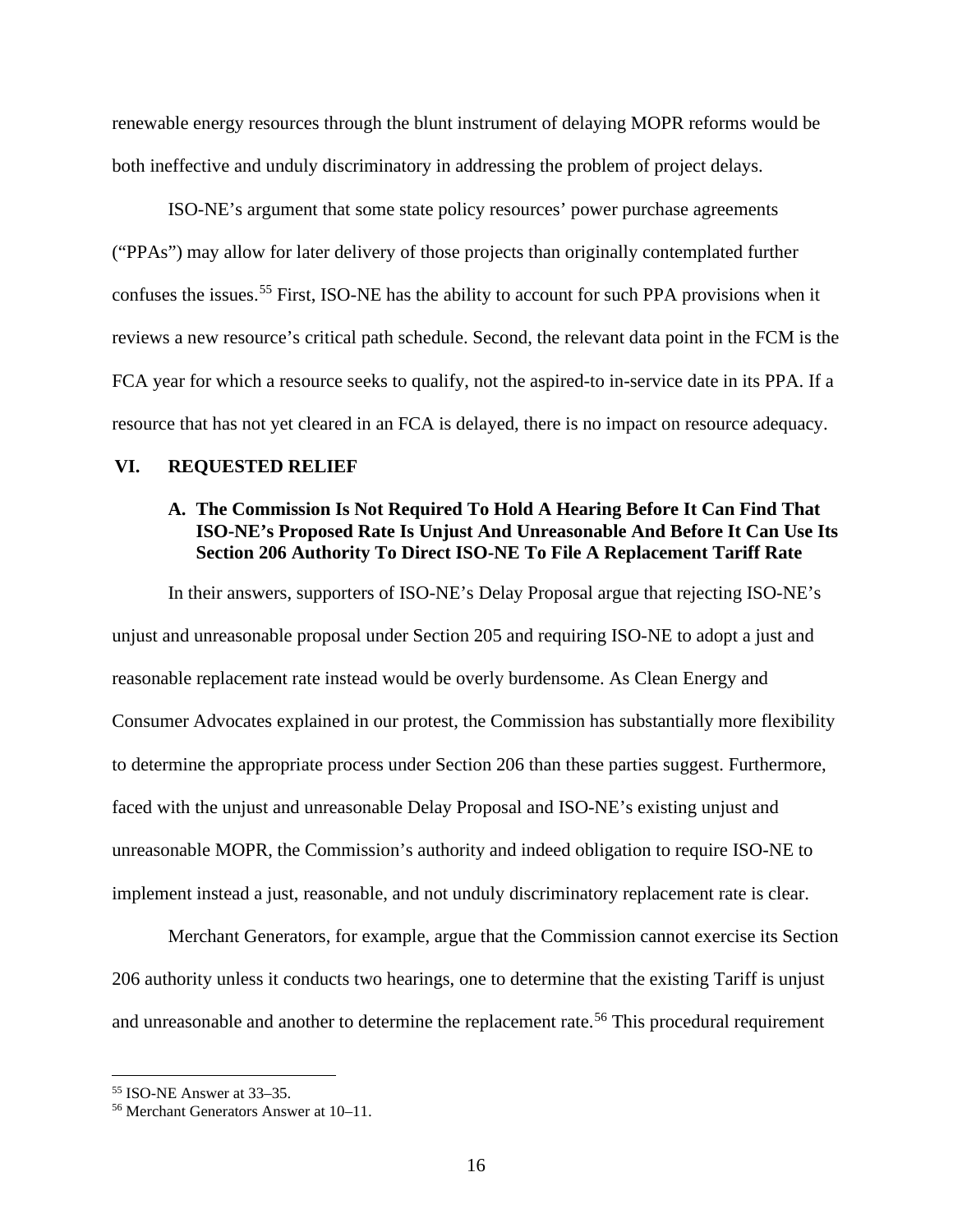is not only inaccurate but also administratively burdensome and overly prescriptive.<sup>[57](#page-16-0)</sup> When the Commission acts under Section 206—whether on its own motion or in response to a complaint— it has the discretion to identify the necessary procedural steps to meet its evidentiary burden.<sup>[58](#page-16-1)</sup> In particular, the Commission's options include holding a hearing, directing briefing,  $59$  issuing a show cause order,  $60$  or suggesting a replacement rate based on the record in the proceeding.

Further, as articulated in Sections I and V of Clean Energy and Consumer Advocates' protest, to implement a replacement rate under the circumstances in the instant proceeding, the Commission must address the following three prongs by finding that (1) the proposed rate under Section 205 is determined to be unjust and unreasonable; (2) the existing rate is unjust and unreasonable; and (3) the replacement rate is just, reasonable, and supported by substantial evidence and reasoned decision-making. [61](#page-16-4)

The Commission has substantial evidence on the record for this proceeding to meet all three prongs. First, with respect to ISO-NE's proposed rate, Clean Energy and Consumer Advocates' protest and three witness testimonies along with the comments of other parties demonstrate that the proposed rate, namely the Delay Proposal, is unjust, unreasonable, and unduly discriminatory. Second, ISO-NE also seeks to replace its existing rate governing buyerside market power mitigations rules, particularly provisions that apply the MOPR to state policy resources. Most if not all parties in this proceeding support removing the MOPR as applied to

<span id="page-16-0"></span><sup>57</sup> 16 U.S.C. § 824e(a) ("If, after review of any motion or complaint and answer, the Commission shall decide to hold a hearing, it shall fix by order the time and place of such hearing and shall specify the issues to be adjudicated.").

<span id="page-16-1"></span><sup>58</sup> *Id. See also W. Res.*, *Inc. v. FERC*, 9 F.3d 1568, 1579 (D.C. Cir. 1993).

<span id="page-16-2"></span><sup>59</sup> *IMM*, 174 FERC ¶ 61,212, at P 72 (Mar. 18, 2021); *Necec Transmission LLC & Avangrid, Inc.*, 176 FERC ¶ 61,148, at P 17 (Sept. 7, 2021).

<span id="page-16-4"></span><span id="page-16-3"></span><sup>60</sup> *Necec Transmission LLC & Avangrid, Inc.*, 176 FERC ¶ 61,148, at P 23; *Tri-State Generation & Transmission Ass'n, Inc.*, 175 FERC ¶ 61,229, at 15 (June 17, 2021); *ISO-NE*, 164 FERC ¶ 61,003, at P 3 (July 2, 2018). <sup>61</sup> *W. Res., Inc.*, 9 F.3d at 1579–80.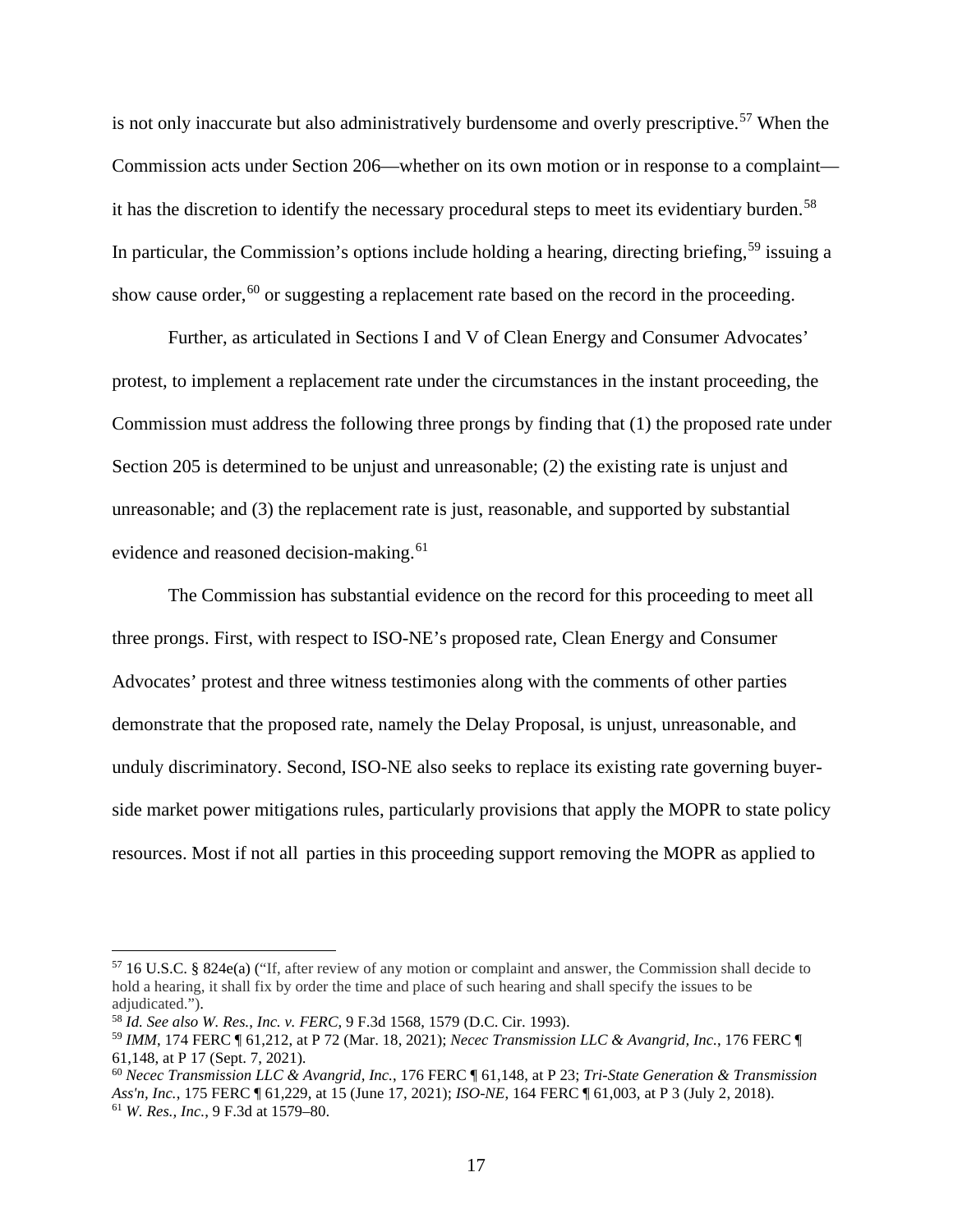these resources. Clean Energy Advocates and other parties filed extensive record evidence that the existing MOPR is unjust, unreasonable, and unduly discriminatory.

Third, ISO-NE's eight-month long stakeholder process produced Tariff provisions that can be filed as a replacement rate.<sup>[62](#page-17-0)</sup> In fact, as discussed in detail below, the replacement rate is less complex than ISO-NE's Delay Proposal.

## **B. The Commission's Obligation Under Section 205 Prevents It From Making Decisions Based On Whether A Party Will Petition For Appeal**

Section 205 obligates the Commission to ensure that public utility rates are just,

reasonable, and not unduly discriminatory or preferential. Merchant Generators suggest,

however, that the Commission should bias how it exercises this responsibility in order to avoid

defending its decisions, noting that after the:

lengthy Section 206 and judicial appeal processes . . . [even if] the Commission's order eliminating the MOPR were to be upheld, the market and policy outcome would be essentially the same as if the Commission had just accepted ISO-NE's Filing now... $^{63}$ 

While the Commission should always ensure that its orders are supported by substantial evidence and otherwise consistent with substantive and procedural legal requirements, Merchant Generators' suggestion that the risk of future litigation should otherwise drive the Commission's assessment of the Section 205 proceeding before it is deeply cynical and would only serve the interests of parties that can afford to aggressively litigate matters.

Furthermore, we disagree that the market and policy outcomes would be the same. With the Delay Proposal, the FCM will continue to discourage competition and retain generation resources that are unnecessary for reliability and inconsistent with broad state and consumer preferences. More insidiously, the Commission would set a poor precedent that it will accept

<span id="page-17-0"></span><sup>62</sup> *See* Clean Energy and Consumer Advocates Protest, Ex. D; ISO-NE Filing at 75.

<span id="page-17-1"></span><sup>63</sup> Merchant Generators Answer at 12.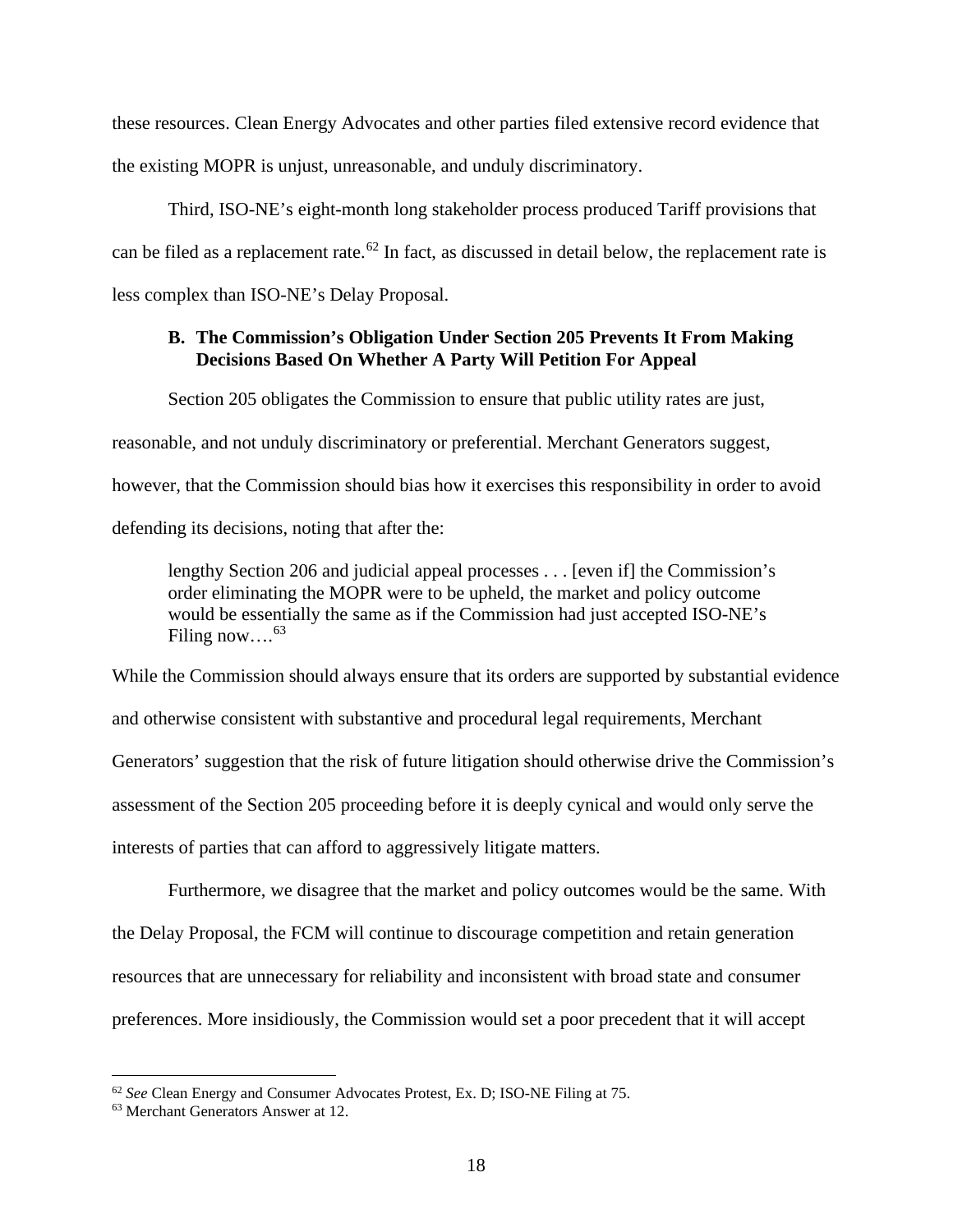approaches like the Delay Proposal, which lack the requisite evidentiary support and fail to protect consumers against excessive rates. Contrary to ISO-NE's claim that itis not required to demonstrate that the Transition Mechanism is supported by quantitative analysis,  $64$  Commission precedent dictates that some form of evidentiary support and analysis, such as a power flow analysis, impact analysis, and/or probabilistic modeling, is required to demonstrate that a transition mechanism is just and reasonable.<sup>[65](#page-18-1)</sup>

Moreover, implementing ISO-NE's buyer-side market power mitigation reforms without delay (the Markets Committee Proposal)<sup>[66](#page-18-2)</sup> was supported by 74.4 percent of NEPOOL participants when they were given the option between immediately reforming MOPR and the Delay Proposal.<sup>[67](#page-18-3)</sup> Based on the thoughtful eight-month long stakeholder process that culminated in the 74 percent approval from NEPOOL members to implement ISO-NE's buyer-side mitigation reforms by FCA 17, we urge the Commission to direct ISO-NE to file the Tariff provisions from that process to replace its unjust, unreasonable, and unduly discriminatory Delay Proposal.<sup>[68](#page-18-4)</sup>

### **VII. CONCLUSION**

Clean Energy and Consumer Advocates respectfully request that the Commission accept this answer. Moreover, for the reasons stated above and those contained in our April 21, 2022, protest, we urge the Commission to (1) reject ISO-NE's Delay Proposal, which is unjust and unreasonable and in violation of Section 205 of the Federal Power Act; (2) find, *sua sponte*,

<span id="page-18-0"></span><sup>64</sup> ISO-NE Answer at 37.

<span id="page-18-1"></span><sup>65</sup> *NYISO*, 158 FERC ¶ 61,064, at P 55 (Jan. 27, 2017) (rejecting a transition mechanism because it "lacks analytical basis" and "is not based off of the same power flow analysis that NYISO argues is the best way of accounting for counter-flows"); *see also* Joint Comments and Partial Protest of Massachusetts Attorney General Maura Healey and Maine Office of the Public Advocate, at 14–17 (Apr. 21, 2022), Accession No. 20220421-5164. <sup>66</sup> Clean Energy and Consumer Advocates Protest at 9–12, 89–102.

<span id="page-18-4"></span><span id="page-18-3"></span><span id="page-18-2"></span><sup>67</sup> *Id.* at 12 (citing NEPOOL Mkts. Comm., *January 11–12, 2022 Meeting Minutes*, at 9 (2022), [https://www.isone.com/static-assets/documents/2022/02/a01a\\_mc\\_2022\\_02\\_08\\_minutes\\_jan\\_mc\\_draft\\_rev4.docx\)](https://www.isone.com/static-assets/documents/2022/02/a01a_mc_2022_02_08_minutes_jan_mc_draft_rev4.docx). <sup>68</sup> *See id.*, Ex. D; ISO-NE Filing at 75.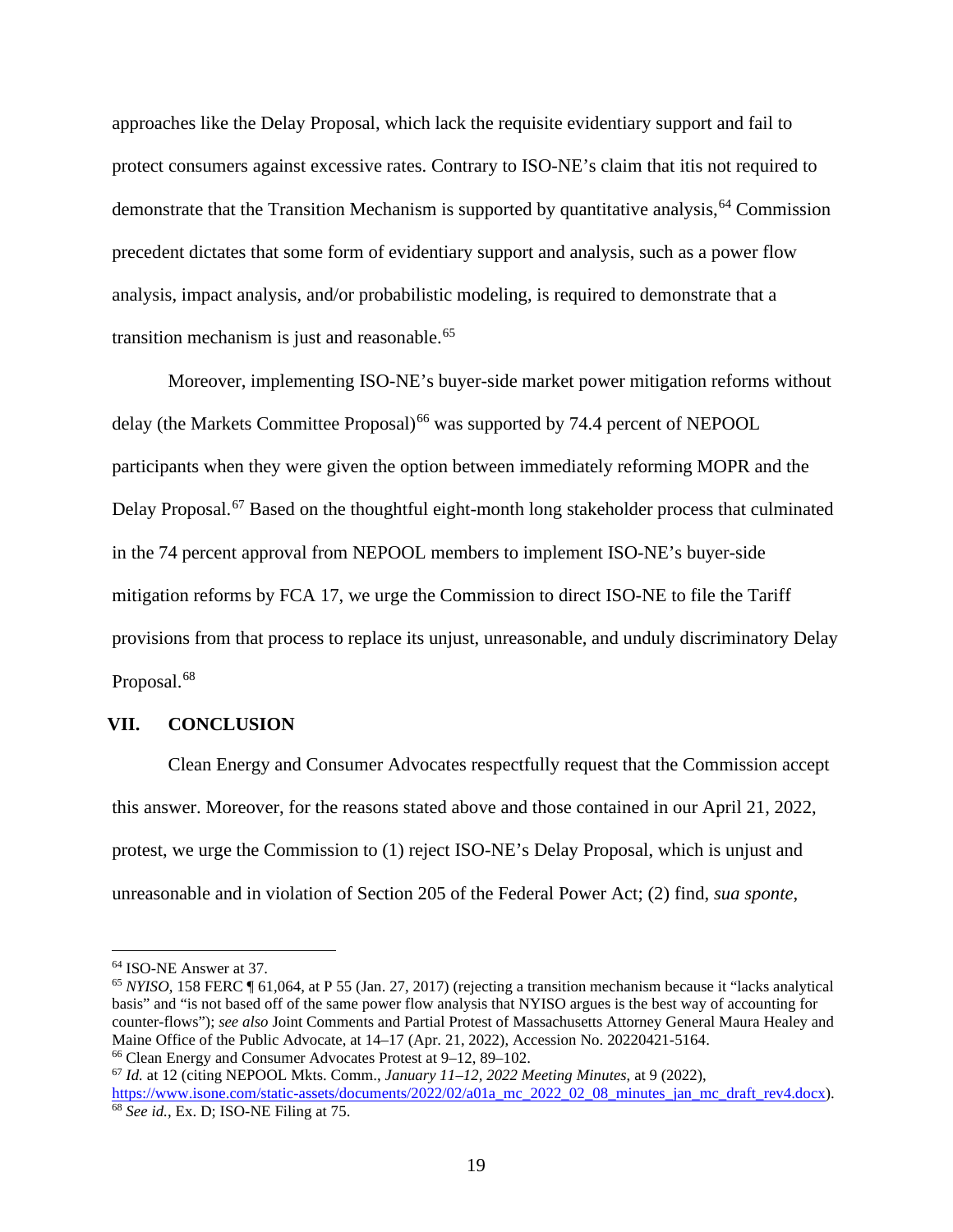under its Section 206 authority that ISO-NE's Tariff is unjust and unreasonable due to the existing MOPR; and (3) direct ISO-NE under Section 206 to amend its Tariff consistent with the Markets Committee Proposal in time for FCA 17. While Clean Energy and Consumer Advocates believe such a Section 206 process could be conducted expeditiously based on the information already submitted in this docket,<sup>[69](#page-19-0)</sup> we note that a modest extension to the FCA 17 schedule, if needed to give ISO-NE additional time to file a compliance filing, would be a more beneficial and defensible outcome than approving ISO-NE's unjust and unreasonable Delay Proposal as filed.

Dated: May 17, 2022. Respectfully submitted,

| /s/ Francis Pullaro                   | /s/ Bruce Ho                               |
|---------------------------------------|--------------------------------------------|
| Francis Pullaro                       | <b>Bruce Ho</b>                            |
| <b>Executive Director</b>             | Deputy Director, Eastern Region, Climate & |
| RENEW Northeast, Inc.                 | <b>Clean Energy</b>                        |
| P.O. Box 383                          | <b>Natural Resources Defense Council</b>   |
| Madison, CT 06443                     | 40 W. 20th St.                             |
| 646-734-8768                          | New York, NY 10011                         |
| fpullaro@renew-ne.org                 | 212-727-4513                               |
|                                       | bho@nrdc.org                               |
|                                       |                                            |
| /s/ Casey A. Roberts                  | <u>/s/ Phelps Turner</u>                   |
| Casey A. Roberts                      | Phelps Turner                              |
| Sierra Club                           | Senior Attorney                            |
| 1536 Wynkoop Street, Suite 200        | <b>Conservation Law Foundation</b>         |
| Denver, CO 80202                      | 53 Exchange Street, Suite 200              |
| $(303)$ 454-3355                      | Portland, ME 04101                         |
| casey.roberts@sierraclub.org          | 207-210-6439                               |
|                                       | pturner@clf.org                            |
| /s/ Danielle Fidler                   |                                            |
| Danielle Fidler                       |                                            |
| Senior Attorney, Clean Energy Program |                                            |
| Earthjustice                          |                                            |
| 1000 G Street, NW, Suite 1001         |                                            |
| Washington, DC 20001                  |                                            |
| dfidler@earthjustice.org              |                                            |
|                                       |                                            |
|                                       |                                            |

<span id="page-19-0"></span><sup>69</sup> Clean Energy and Consumer Advocates Protest at 99–102; Krich Direct at 40–45.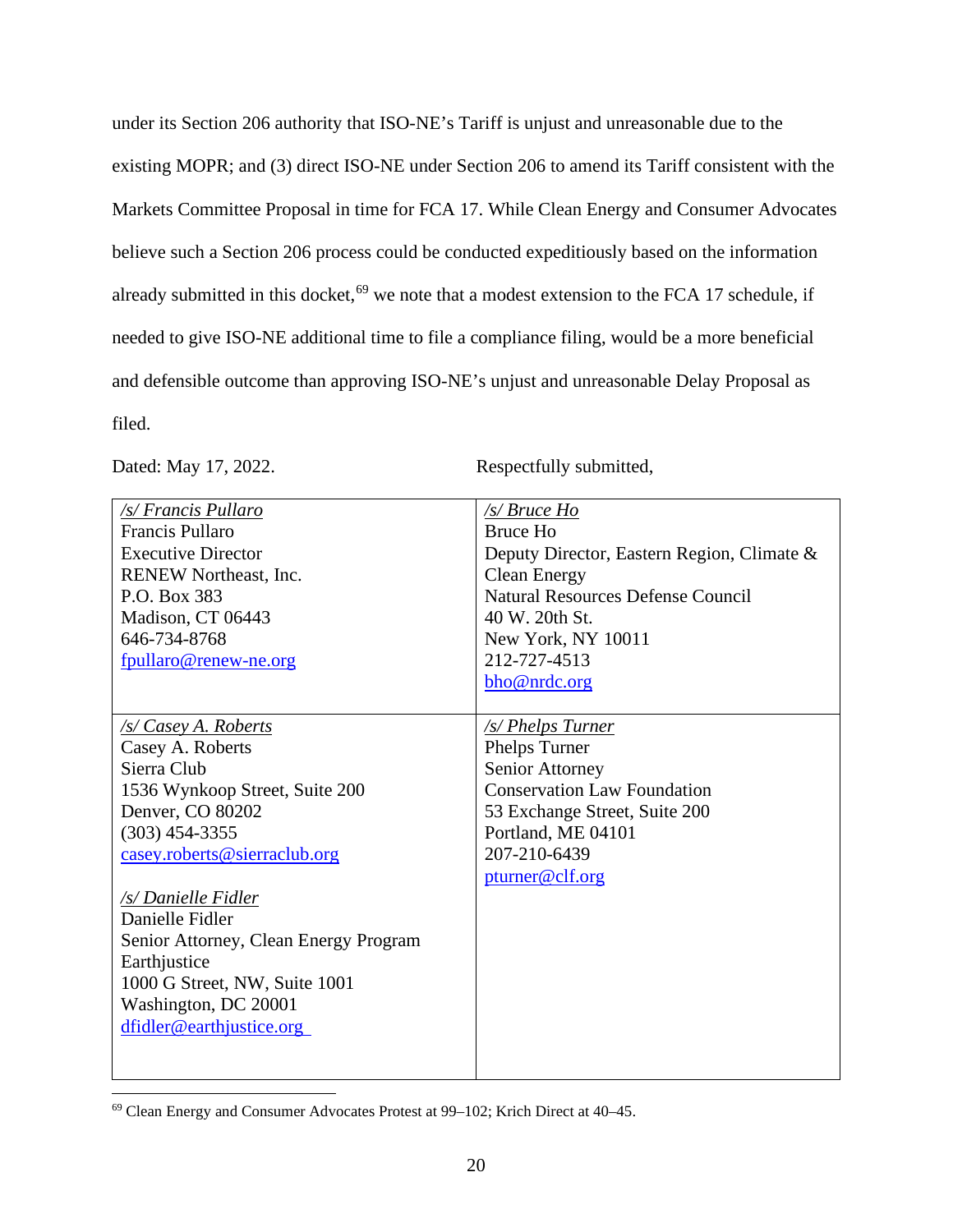| /s/ Christine A. Powell                 |                                             |
|-----------------------------------------|---------------------------------------------|
| Christine A. Powell                     |                                             |
| Deputy Managing Attorney, Clean Energy  |                                             |
| Program                                 |                                             |
| Earthjustice                            |                                             |
| 50 California Street, Suite 500         |                                             |
| San Francisco, CA 94111                 |                                             |
| cpowell@earthjustice.org                |                                             |
|                                         |                                             |
| <b>Attorneys for Sierra Club</b>        |                                             |
| /s/ Melissa E. Birchard                 | /s/ Ted Kelly                               |
| Melissa E. Birchard                     | <b>Ted Kelly</b>                            |
| Director, Clean Energy & Grid Reform    | Senior Attorney, Energy                     |
| Acadia Center                           | <b>Environmental Defense Fund</b>           |
| 198 Tremont Street, Suite 415           | 1875 Connecticut Ave. NW                    |
| <b>Boston, MA 02111</b>                 | Suite 600                                   |
| 617-742-0054 x103                       | Washington, DC 20009                        |
| mbirchard@acadiacenter.org              | $(202)$ 572-3317                            |
|                                         | tekelly@edf.org                             |
|                                         |                                             |
| /s/ John N. Moore                       | /s/ Logan D. Malik                          |
| John N. Moore                           | Logan D. Malik                              |
| Director and Senior Attorney            | <b>Clean Energy Director</b>                |
| <b>Sustainable FERC Project</b>         | <b>Massachusetts Climate Action Network</b> |
| 20 North Wacker Drive, Suite 1600       | 35 Crescent St #620                         |
| Chicago, IL 60601                       | Waltham, MA 02453                           |
| 312-651-7927                            | 860-671-0754                                |
| moore.fercproject@gmail.com             | logan@massclimateaction.net                 |
|                                         |                                             |
| /s/ Heather Takle                       | /s/ Uchenna Bright                          |
| <b>Heather Takle</b>                    | Uchenna Bright                              |
| President & CEO                         | Northeast Advocate                          |
| PowerOptions                            | E2 (Environmental Entrepreneurs)            |
| 857.410.1670 (O)                        | 40 West 20th Street                         |
| 617.938.7409 (C)                        | New York, NY 10011                          |
| htakle@poweroptions.org                 | 212-727-4425                                |
|                                         | ubright@e2.org                              |
| /s/ Gabe Tabak                          |                                             |
| Gabe Tabak                              |                                             |
| Counsel                                 |                                             |
| <b>American Clean Power Association</b> |                                             |
| 1501 M St., N.W., Ste. 900              |                                             |
| Washington, D.C. 20005                  |                                             |
| $(202)$ 383-2500                        |                                             |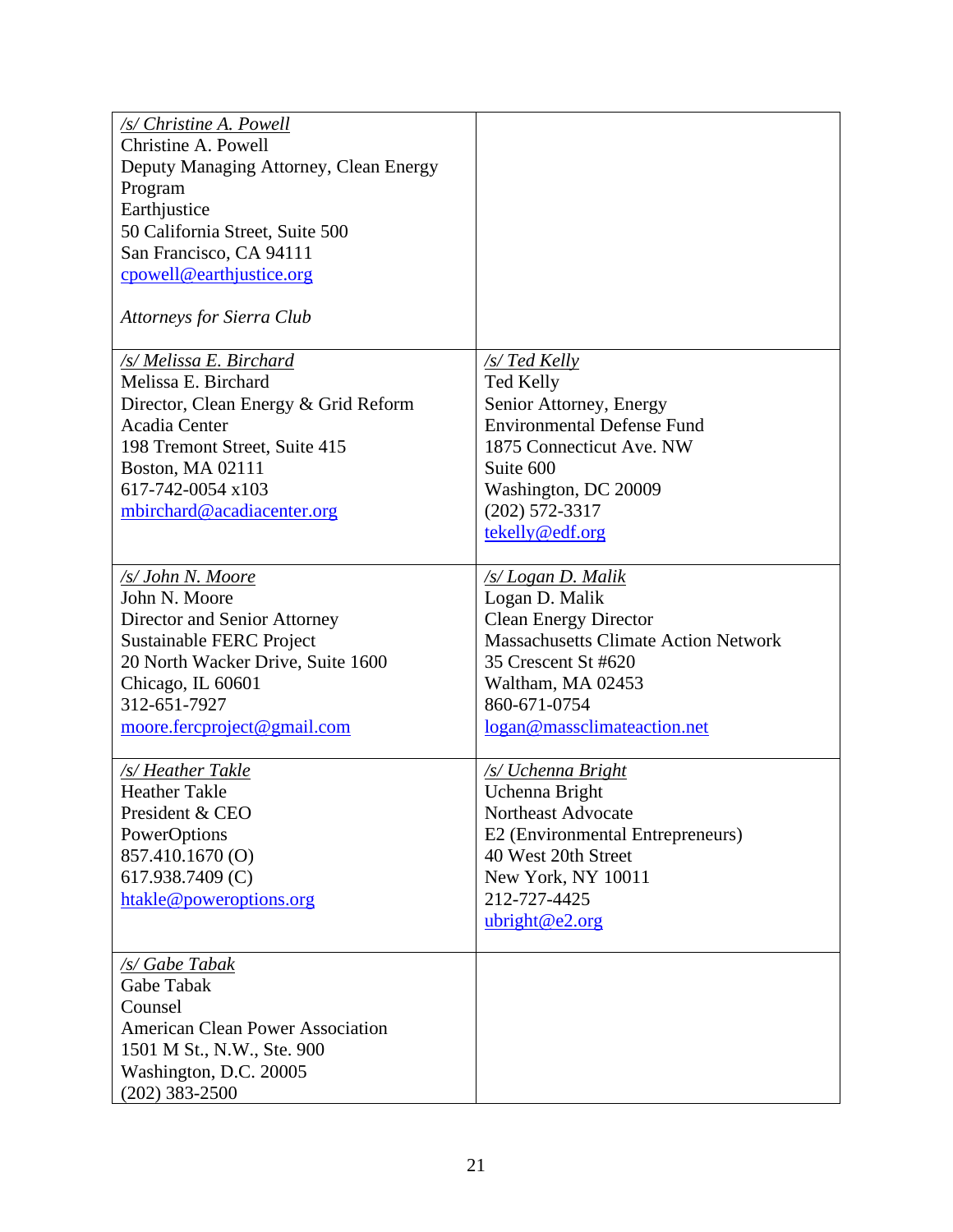| gtabak@cleanpower.org                   |  |
|-----------------------------------------|--|
|                                         |  |
| /s/ Gene Grace                          |  |
| Gene Grace                              |  |
| <b>General Counsel</b>                  |  |
| <b>American Clean Power Association</b> |  |
| 1501 M St., N.W., Ste. 900              |  |
| Washington, D.C. 20005                  |  |
| $(202)$ 383-2500                        |  |
| ggrace@cleanpower.org                   |  |
|                                         |  |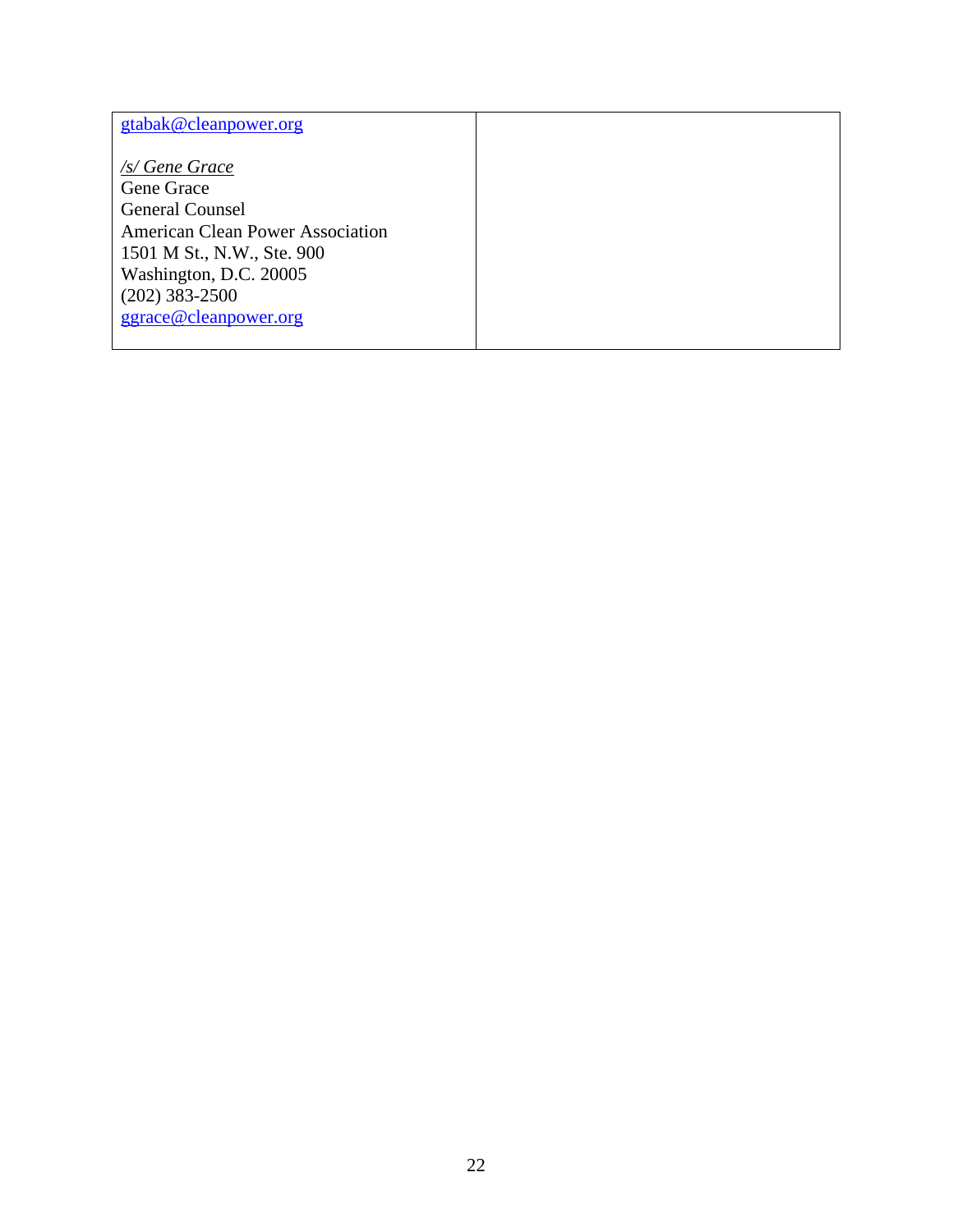# **Exhibit A**

Suppl. Aff. of Michael Goggin (May 16, 2022**)**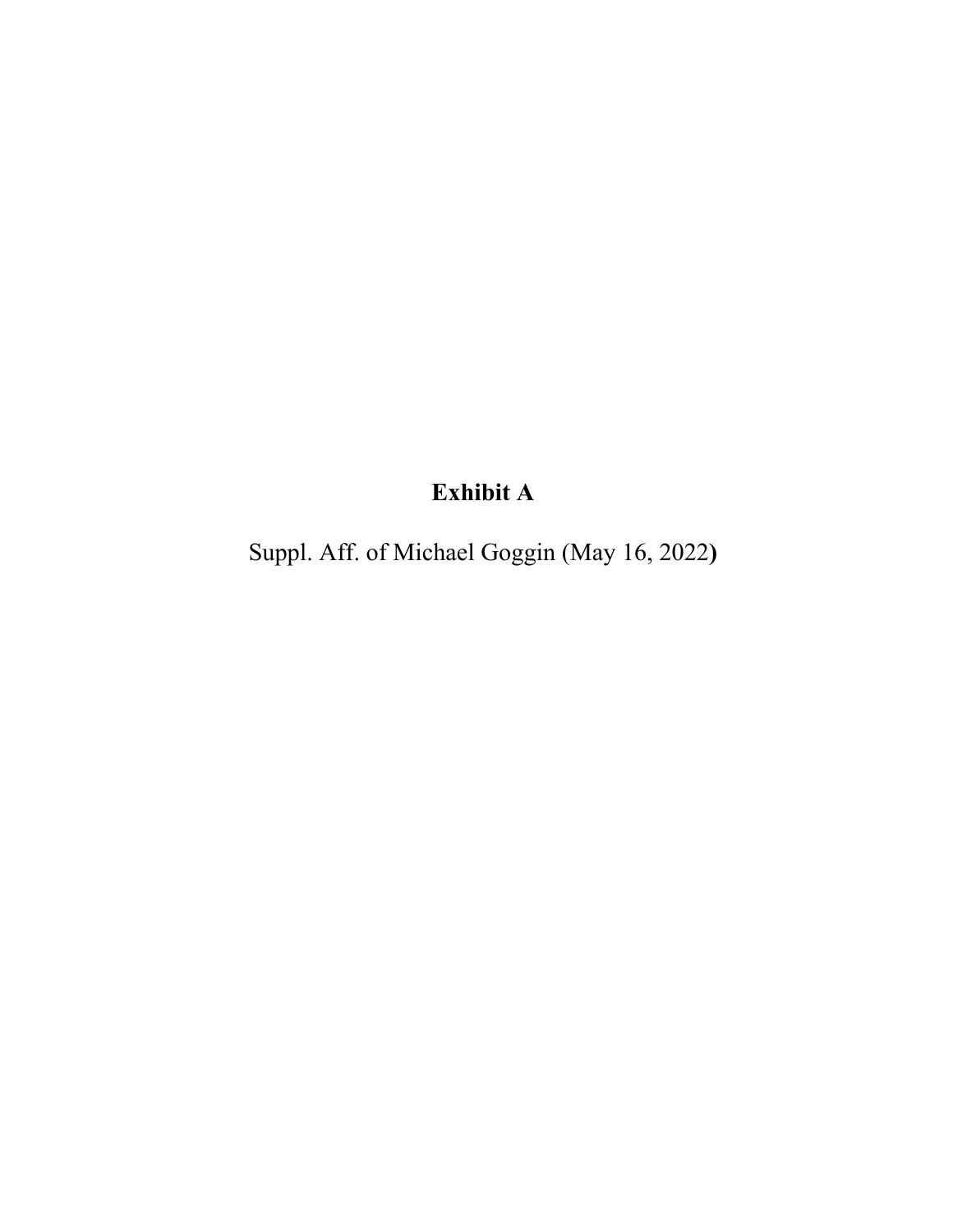## **UNITED STATES OF AMERICA BEFORE THE FEDERAL ENERGY REGULATORY COMMISSION**

**) )**

> **) )**

**ISO New England Inc. ) Docket No. ER22-1528**

### **SUPPLEMENTAL AFFIDAVIT OF MICHAEL GOGGIN**

### **I. INTRODUCTION AND QUALIFICATIONS**

My name is Michael Goggin, and I am Vice President of Grid Strategies LLC.

I have been retained by RENEW Northeast, Natural Resources Defense Council, Sierra Club, Conservation Law Foundation, Acadia Center, the Environmental Defense Fund, Sustainable FERC Project, Massachusetts Climate Action Network, PowerOptions, E2 (Environmental Entrepreneurs), and American Clean Power Association (collectively "Clean Energy and Consumer Advocates") to support the Clean Energy and Consumer Advocates' protest regarding the Independent System Operator New England ("ISO-NE") Tariff filing made in Docket ER22- 1528 on March 31, 2022. [1](#page-23-0) I submitted an affidavit that was included in Clean Energy and Consumer Advocates' filing as Exhibit C in this proceeding on April 21, 2022.

The purpose of this supplemental affidavit is to respond to arguments regarding my affidavit made by New England Power Generators Association ("NEPGA") and ISO-NE in their answers to Clean Energy and Consumer Advocates' filing. The additional analysis provided in this affidavit demonstrates that even if one adopts the cost-minimizing assumptions suggested by NEPGA and ISO-NE, that does not change my initial conclusion that continuation of the

<span id="page-23-0"></span><sup>&</sup>lt;sup>1</sup> Revisions to ISO Transmission, Mkts. and Servs. Tariff of Buyer-Side Market Power Review and Mitigation Reforms (Mar. 31, 2022), Accession No. 20220331-5296.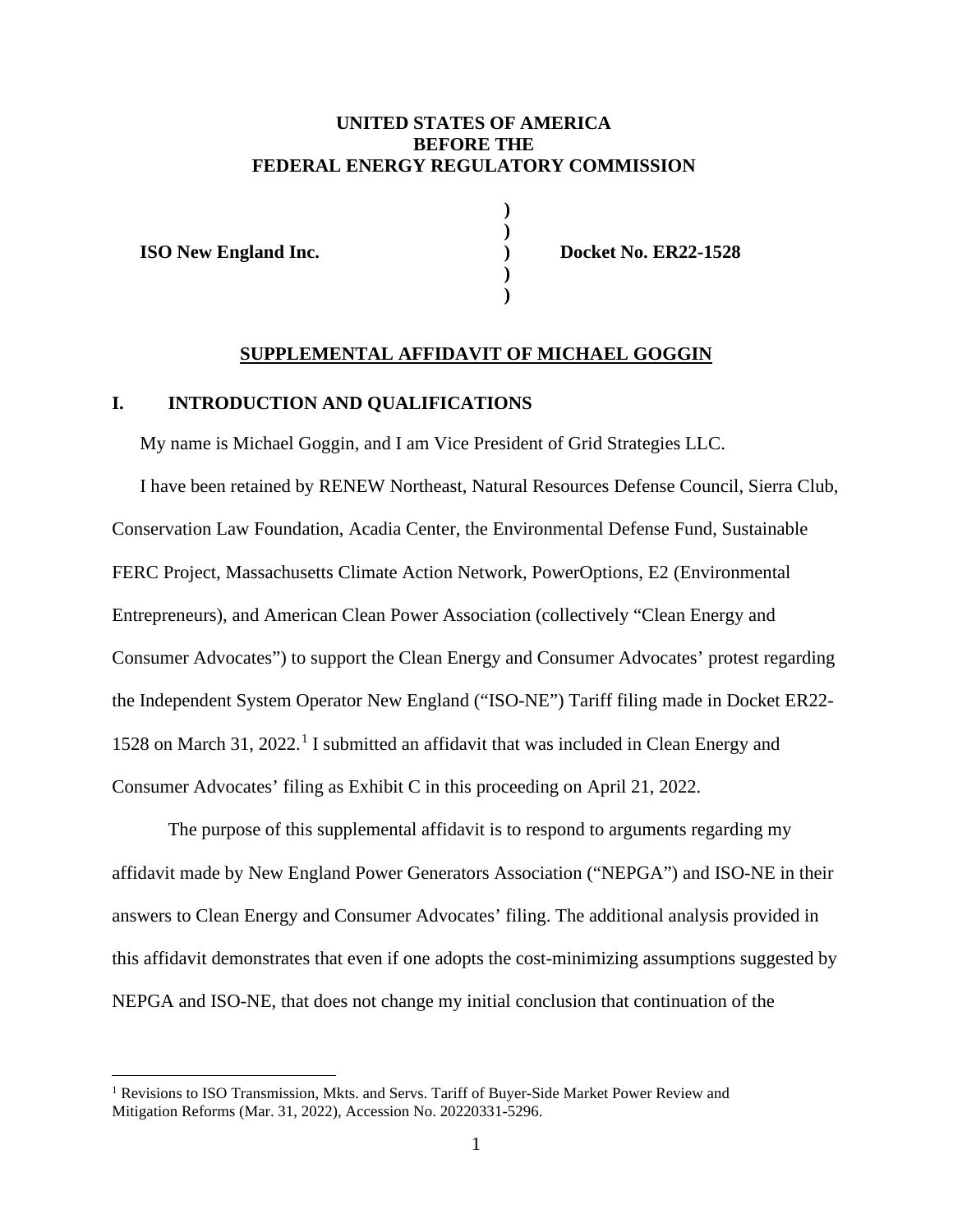Minimum Offer Price Rule ("MOPR")—including the proposed transition mechanism—will impose large costs on New England ratepayers. Further, as discussed in my initial affidavit, because the MOPR forces consumers to pay for unnecessary and redundant capacity at higher prices, every dollar paid by consumers as a result of the MOPR is economically wasteful.

# **II. COST OF MITIGATING STATE POLICY RESOURCES IN ISO-NE'S CAPACITY MARKETS**

This section provides additional analysis for calculating the cost of MOPR under the four scenarios outlined in my initial affidavit, using the same general methodology outlined in my initial affidavit, but with the adjustments to the assumptions proposed in the answer testimony of ISO-NE and NEPGA. The specific changes to the assumptions include:

- In the two high estimate cases, assume that existing and future land-based wind, solar, and storage resources clear the market in Forward Capacity Auction ("FCA") 17, as was already assumed for all years in the low estimate cases.
- In the two high estimate cases, assume that Rhode Island does not proceed with 600 MW of offshore wind procurement that is then subject to the MOPR, as was already assumed in the low estimate cases.
- In the two cases that evaluate costs over two years instead of five, with the assumption that proposed MOPR reforms including the Renewable Technology Resource ("RTR") exemption are implemented, treat resources clearing via the 300 MW of RTR exemption in FCA 17 as existing resources that are no longer subject to the MOPR in FCA 18 as well.

2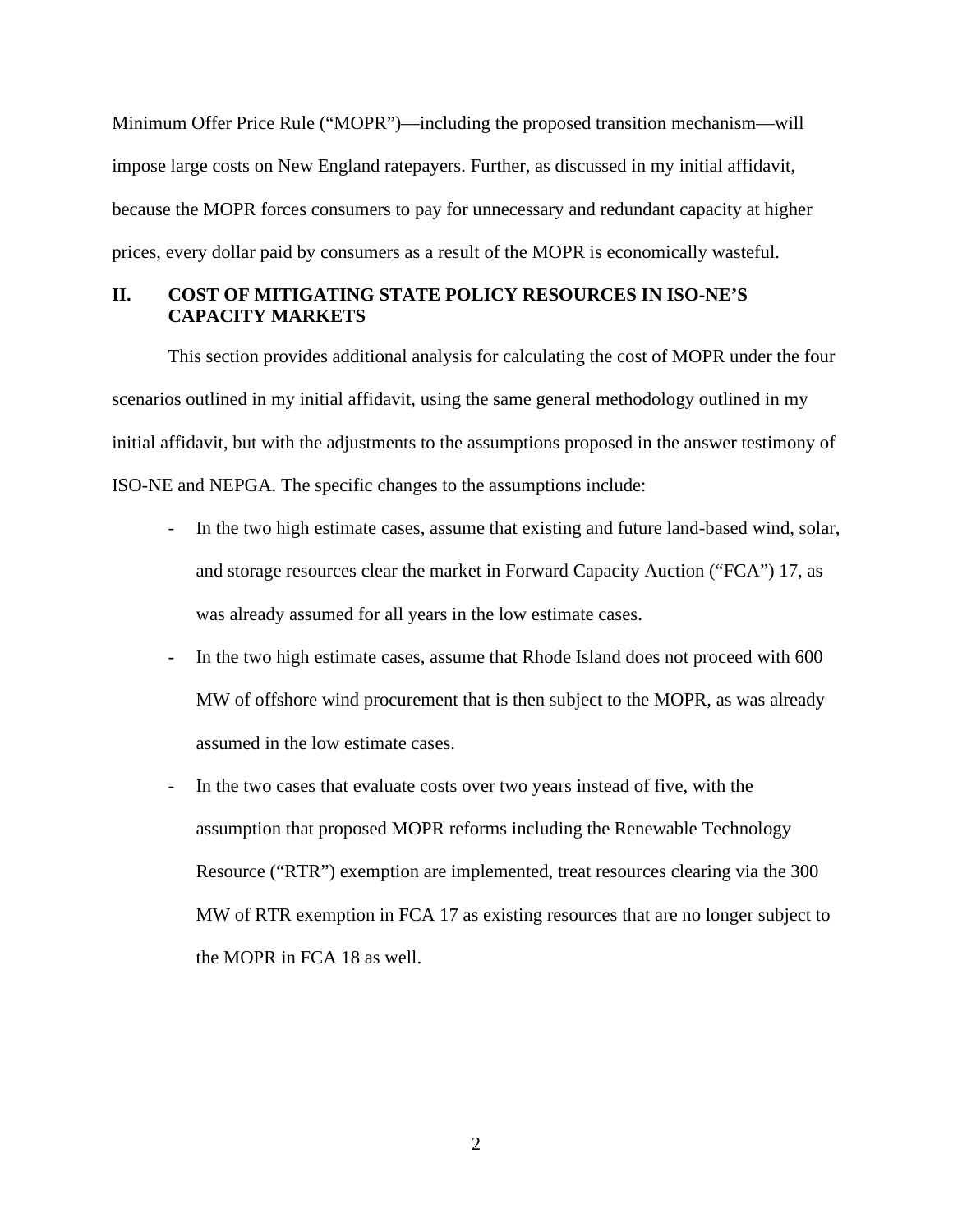- Assume the cost to consumers of excess capacity is either the net Cost of New Entry ("CONE") of  $$7.359/kW$ -month<sup>[2](#page-25-0)</sup> or the recent high in capacity market prices of  $$2.63/kW$  $$2.63/kW$  $$2.63/kW$ -month noted by NEPGA,<sup>3</sup> rather than the gross CONE.

## **A. Scenarios And Results**

i. *ISO-NE Proposed Reforms And Two-Year Delay, Low Estimate: ISO-NE's proposed RTR exemption and two-year delay in removing MOPR*.

It is assumed that the MOPR only excludes currently contracted offshore wind from

clearing the capacity market, and that the Commonwealth and Mayflower residual offshore wind projects are not online until FCA 18. The resulting excess cost of MOPR to consumers is:

|               | Assuming $$2.63/kW$ -     | Assuming net CONE   |
|---------------|---------------------------|---------------------|
|               | month recent market price | of \$7.359/kW-month |
| <b>FCA 17</b> | \$16,726,800              | \$46,803,240        |
| FCA 18        | \$19,251,600              | \$53,867,880        |
| Total cost    | \$35,978,400              | \$100,671,120       |

ii. *ISO-NE Proposed Reforms And Two-Year Delay, High Estimate: ISO-NE's proposed RTR exemption and two-year delay in removing MOPR*.

The high estimate assumes the MOPR excludes all existing and future wind, solar, and

battery resources from clearing the capacity market in FCA 18, but not in FCA 17 like my

original analysis. The Commonwealth and Mayflower residual projects are online by FCA 17

instead of FCA 18. Unlike my original analysis, this revised analysis does not assume that Rhode

Island passes legislation procuring an additional 600 MW of offshore wind by FCA 17. 1,200

<span id="page-25-0"></span><sup>2</sup> ISO-NE, Forward Capacity Market Parameters (May 13, 2022)[, https://www.iso-ne.com/static](https://www.iso-ne.com/static-assets/documents/2015/09/FCA_Parameters_Final_Table.xlsx)[assets/documents/2015/09/FCA\\_Parameters\\_Final\\_Table.xlsx.](https://www.iso-ne.com/static-assets/documents/2015/09/FCA_Parameters_Final_Table.xlsx)

<span id="page-25-1"></span> $\frac{3}{3}$  It is unclear exactly where the \$2.63/kW-month figure cited by NEPGA comes from, although this value is similar to the recent "Rest of Pool" clearing price in FCA 16 of \$2.59/kW-month. I have used the NEPGA value in my lower-bound calculations, though note that in 2 of the last 3 FCAs, the Southeast New England zone has cleared at higher capacity prices than NEPGA's value, including \$3.98/kW-month in FCA 15. *See* ISO-NE, Markets, [https://www.iso-ne.com/about/key-stats/markets#fcaresults.](https://urldefense.com/v3/__https:/nam04.safelinks.protection.outlook.com/?url=https*3A*2F*2Fwww.iso-ne.com*2Fabout*2Fkey-stats*2Fmarkets*23fcaresults&data=05*7C01*7Cdfidler*40earthjustice.org*7C0b10fdbd461b44c5cf8608da34db35fb*7Cadedb458e8e34c4e9bedfa792af66cb6*7C0*7C0*7C637880413387063972*7CUnknown*7CTWFpbGZsb3d8eyJWIjoiMC4wLjAwMDAiLCJQIjoiV2luMzIiLCJBTiI6Ik1haWwiLCJXVCI6Mn0*3D*7C3000*7C*7C*7C&sdata=Jc4Ohm9nLMkpTMJtcDJMZ193K5PFFtoJSMLNI9a2hRU*3D&reserved=0__;JSUlJSUlJSUlJSUlJSUlJSUlJSUlJSU!!NO21cQ!FFGUDxFAl0LXH8DJPbhwOE3H148ZFPQU0J6VT0CuHhKB09VJiQeCxyD-en-wTEjQhYbeOicZJgb3Yn0T$)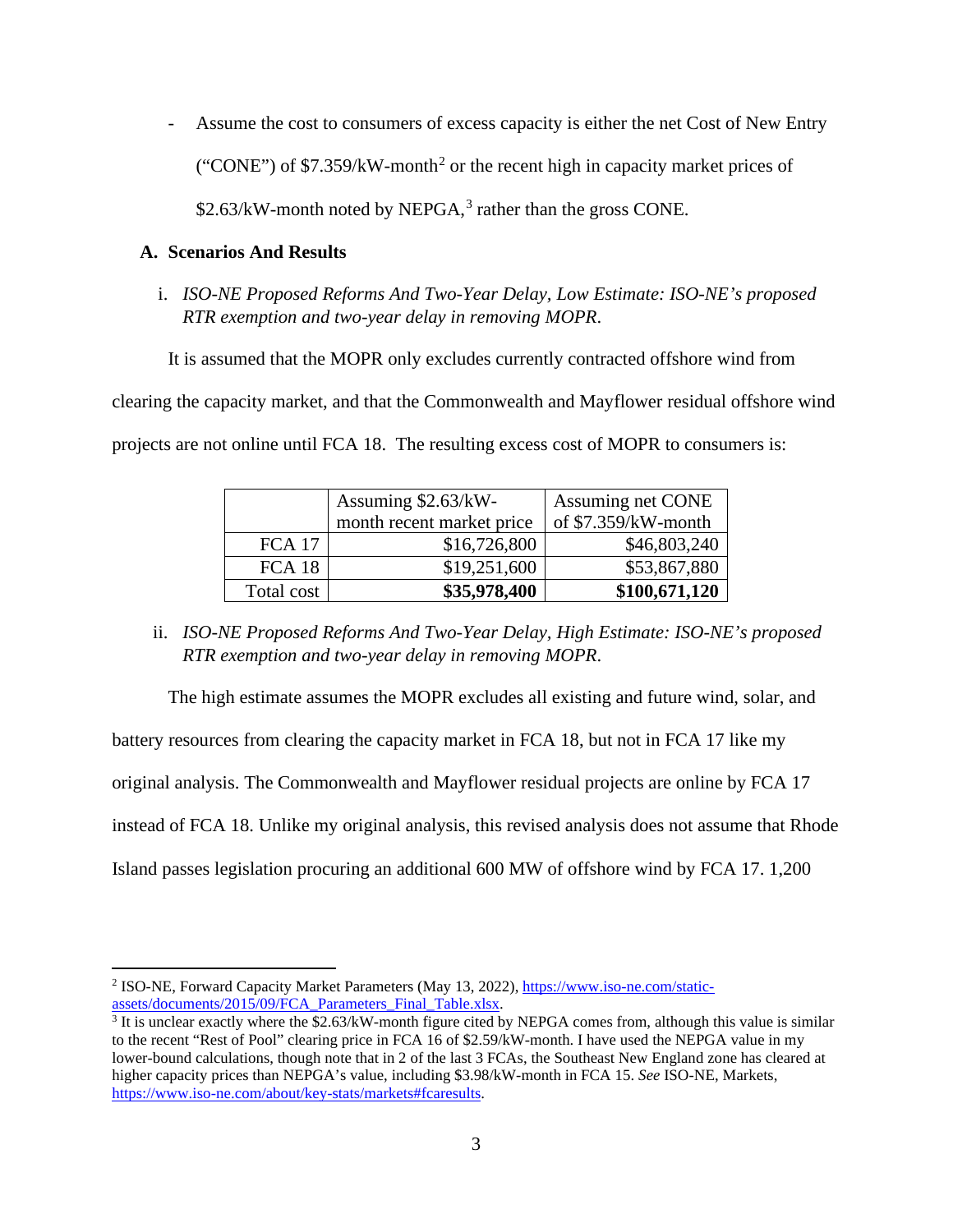MW of import capacity moves forward and is subject to MOPR in FCA 17 and FCA 18. The resulting excess cost of MOPR to consumers is:

|            | Assuming \$2.63/kW-       | Assuming net CONE of |
|------------|---------------------------|----------------------|
|            | month recent market price | \$7.359/kW-month     |
| <b>FCA</b> | \$69,747,600              | \$195,160,680        |
| 17         |                           |                      |
| <b>FCA</b> | \$163,907,386             | \$458,629,070        |
| 18         |                           |                      |
| Total      | \$233,654,986             | \$653,789,750        |
| cost       |                           |                      |

iii. *MOPR continues through 2030–2031 (FCA 21) with no reforms, low estimate: MOPR continues for five years and ISO-NE's proposed RTR exemption is not adopted*.

As in the other low estimate above, it is assumed that MOPR only excludes currently

contracted offshore wind from clearing the capacity market, with the additional assumption that

the Commonwealth and Mayflower residual offshore wind projects are not online until FCA 18.

The resulting excess cost of MOPR to consumers is:

|               | Assuming \$2.63/kW-<br>month recent market<br>price | Assuming net CONE<br>of \$7.359/kW-month |
|---------------|-----------------------------------------------------|------------------------------------------|
| <b>FCA 17</b> | \$26,194,800                                        | \$73,295,640                             |
| <b>FCA 18</b> | \$41,343,600                                        | \$115,683,480                            |
| <b>FCA 19</b> | \$41,343,600                                        | \$115,683,480                            |
| <b>FCA 20</b> | \$41,343,600                                        | \$115,683,480                            |
| <b>FCA 21</b> | \$41,343,600                                        | \$115,683,480                            |
| Total cost    | \$191,569,200                                       | \$536,029,560                            |

iv. *MOPR continues through 2030–2031 (FCA 21) with no reforms, high estimate: MOPR continues for five years and ISO-NE's proposed RTR exemption is not adopted*.

As in the other high estimate above, it is assumed that MOPR excludes all existing and future wind, solar, and battery resources from clearing the capacity market, the Commonwealth and Mayflower residual offshore wind projects are online by FCA 17 instead of FCA 18, and

1,200 MW of import capacity moves forward and is subject to MOPR in all five auctions. Unlike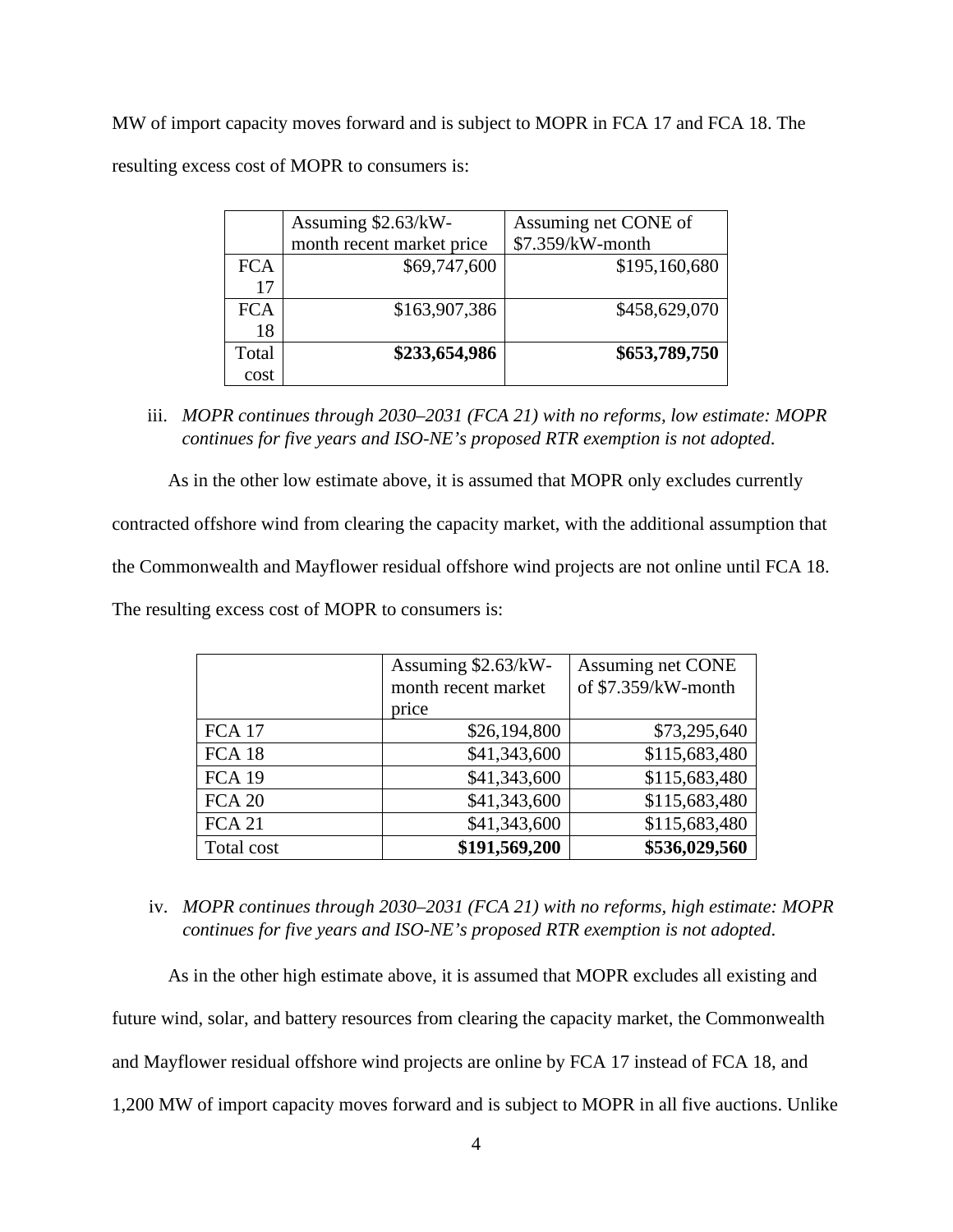my original analysis, this revised analysis does not assume that Rhode Island passes legislation procuring an additional 600 MW of offshore wind by FCA 17.

|               | Assuming \$2.63/kW- | Assuming net CONE   |
|---------------|---------------------|---------------------|
|               | month recent market | of \$7.359/kW-month |
|               | price               |                     |
| <b>FCA 17</b> | \$79,215,600        | \$221,653,080       |
| <b>FCA 18</b> | \$185,999,386       | \$520,444,670       |
| <b>FCA 19</b> | \$190,564,891       | \$533,219,403       |
| <b>FCA 20</b> | \$195,130,395       | \$545,994,137       |
| <b>FCA 21</b> | \$199,695,900       | \$558,768,870       |
| Total cost    | \$850,606,172       | \$2,380,080,160     |

### **III. CONCLUSION**

Even in a best-case scenario in which ISO-NE's proposed RTR exemption and two-year delay are adopted, all resources except offshore wind are able to clear the capacity market, and other favorable assumptions proposed by ISO-NE and NEPGA are included, MOPR will impose excess costs of between \$36 million and \$100 million on New England ratepayers over two years. Under a less optimistic scenario that assumes all renewable and storage resources are unable to clear the capacity market starting in FCA 18 due to MOPR, consumer costs will total between \$230 million and \$650 million across FCA 17 and 18, even if ISO-NE's proposed RTR exemption and two-year delay are accepted. If the application of MOPR to state policy resources is not eliminated and MOPR continues unabated through 2030–2031, consumer costs could reach \$2.4 billion, or an average of nearly \$500 million per year.

The assumed cost of excess capacity has the largest impact on the estimated consumer cost, and is the most uncertain out of all the changes in assumptions discussed above. Many factors are likely to increase the cost of capacity above recent capacity market prices and possibly even above the current net CONE, including a trend towards an amortization life for new gas resources that is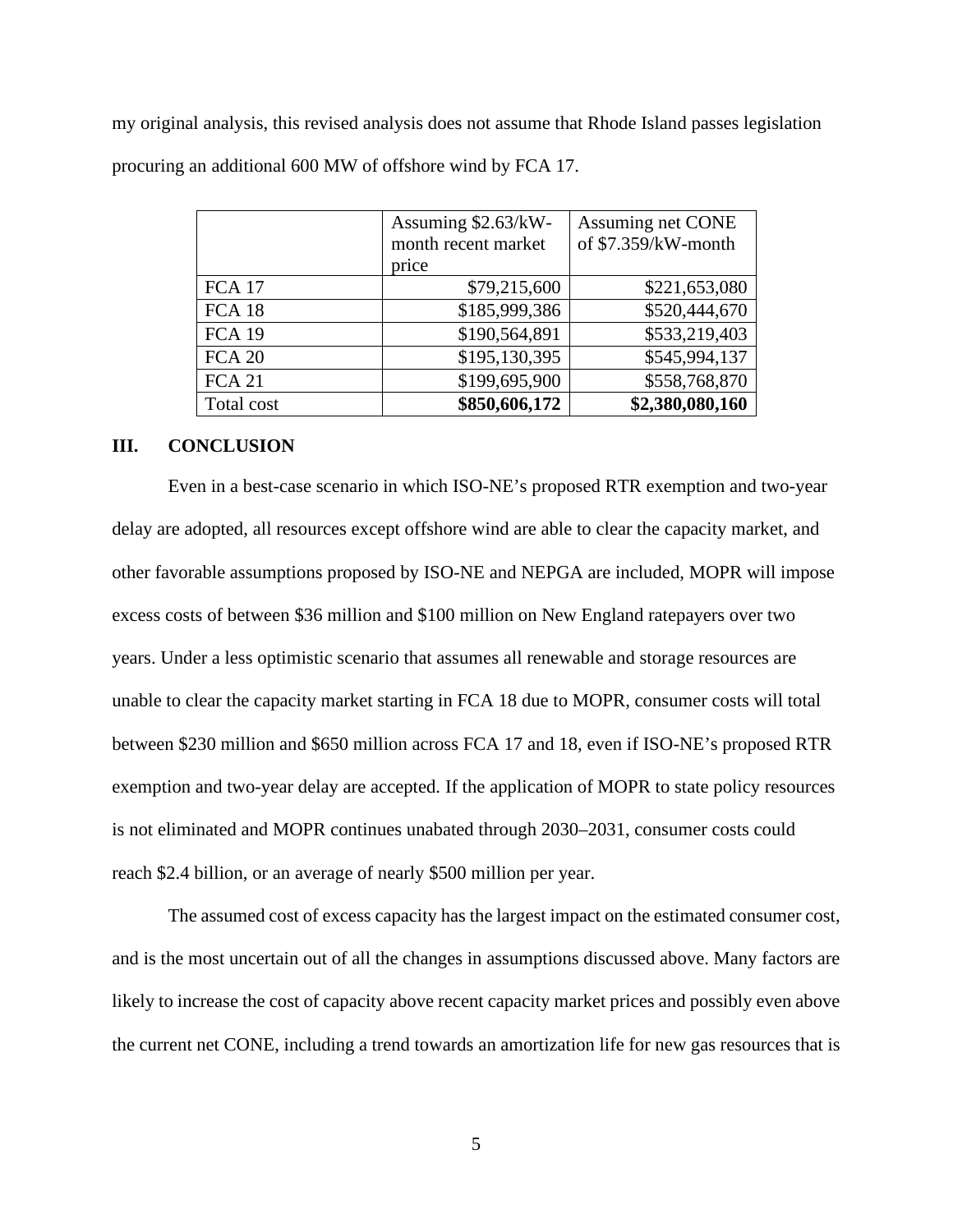shorter than the current assumption of 20 years as carbon policy shortens the lives of these assets,<sup>[4](#page-28-0)</sup> rapid increases in costs for new capacity resources due to recent supply chain and labor market issues as well as a decrease in bonus depreciation due to changes in tax law,<sup>[5](#page-28-1)</sup> and potentially an increase in capacity market prices caused by MOPR preventing such a large amount of capacity from clearing the market. As a result, MOPR's cost to consumers may be higher than estimated above under the optimistic assumptions put forward by ISO-NE and NEPGA.

This concludes my testimony.

<span id="page-28-0"></span><sup>4</sup> For discussion of why amortization life may decrease in the future, *see* Mott Macdonald, ISO-NE CONE and ORTP Analysis, at 18 (Aug. 12, 2020), [https://www.iso-ne.com/static-](https://www.iso-ne.com/static-assets/documents/2020/08/a4_a_iii_cea_presentation_cone_and_ortp_analysis.pdf)

[assets/documents/2020/08/a4\\_a\\_iii\\_cea\\_presentation\\_cone\\_and\\_ortp\\_analysis.pdf.](https://www.iso-ne.com/static-assets/documents/2020/08/a4_a_iii_cea_presentation_cone_and_ortp_analysis.pdf)

<span id="page-28-1"></span> $\frac{5}{3}$  For example, see the large upward revision in PJM's net CONE due to these factors, discussed in The Brattle Group, *PJM CONE 2026/2027 Report*, at vi (Apr. 21, 2022), [https://www.pjm.com/-/media/library/reports](https://www.pjm.com/-/media/library/reports-notices/special-reports/2022/20220422-brattle-final-cone-report.ashx)[notices/special-reports/2022/20220422-brattle-final-cone-report.ashx.](https://www.pjm.com/-/media/library/reports-notices/special-reports/2022/20220422-brattle-final-cone-report.ashx)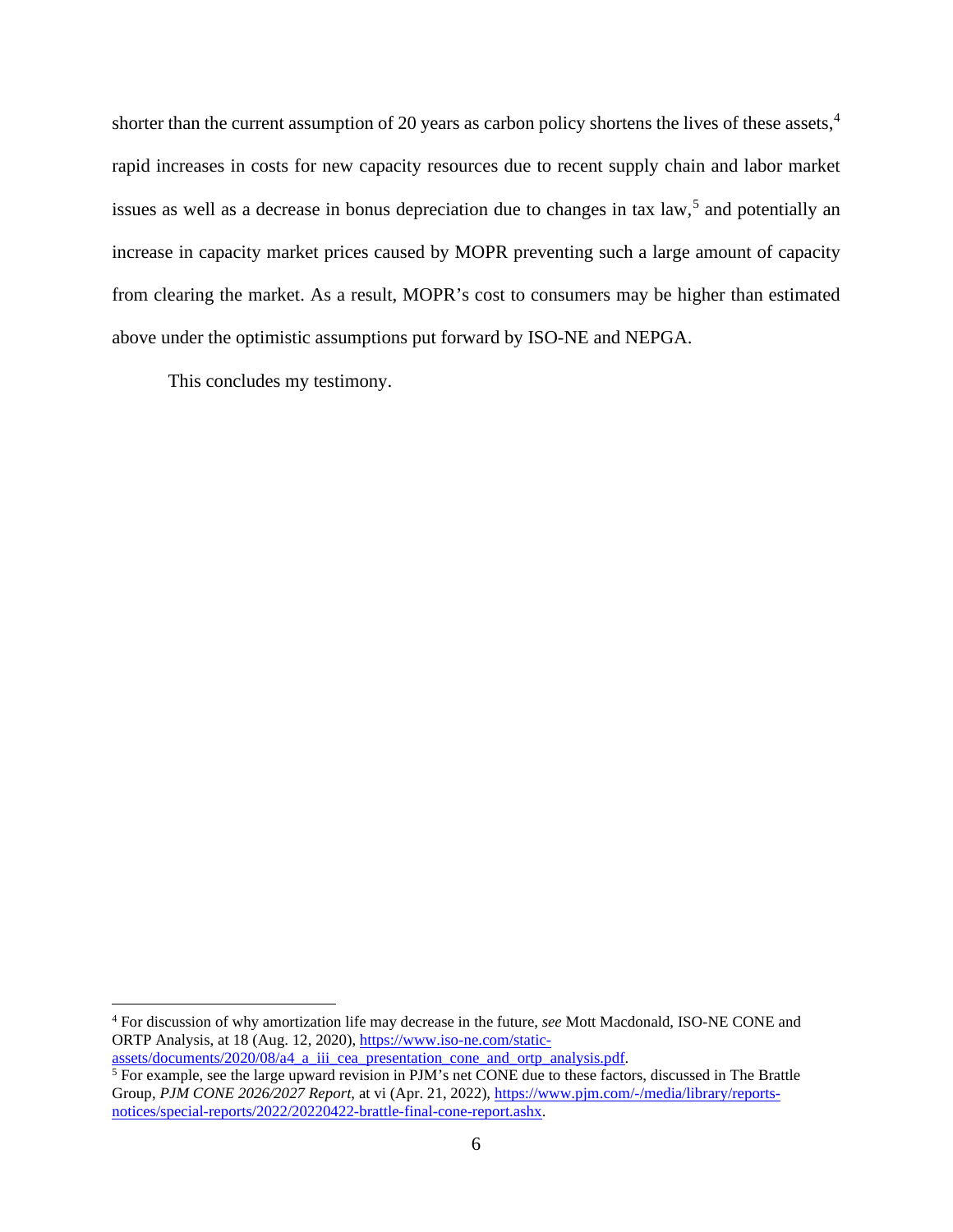## **UNITED STATES OF AMERICA BEFORE THE FEDERAL ENERGY REGULATORY COMMISSION**

**) )**

**) )**

**ISO New England Inc. ) Docket No. ER22-1528** 

# **VERIFICATION OF MICHAEL GOGGIN**

Pursuant to 28 U.S.C. § 1746, I, Michael Goggin, declare under penalty of perjury under the laws of the United States of America that the statements contained in the foregoing Affidavit of Michael Goggin are true and correct to the best of my knowledge and belief.

Flucheuel Stream

Michael Goggin

\_\_\_\_\_\_\_\_\_\_\_\_\_\_\_\_\_

Executed on this 16th day of May 2022